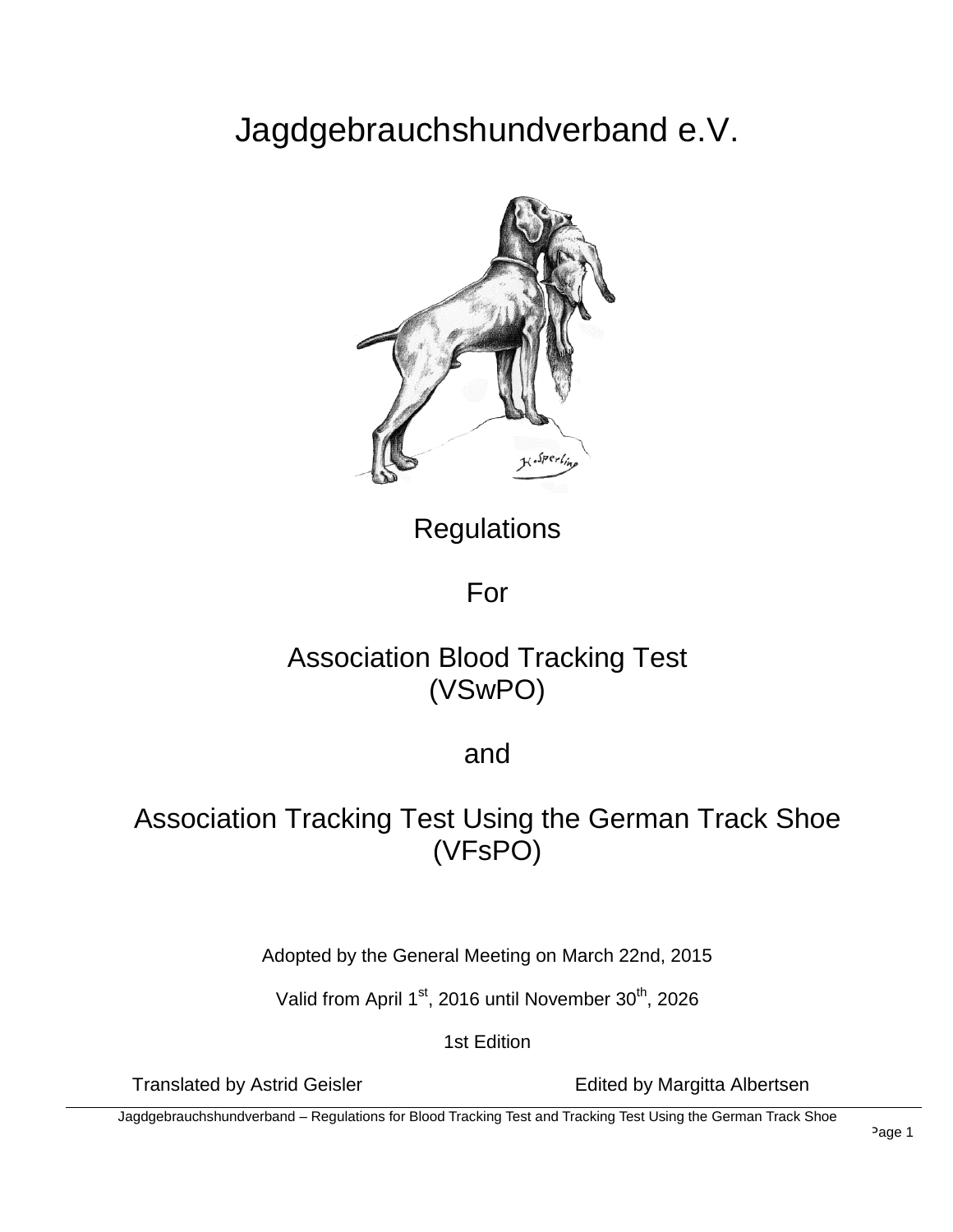## **Table of Contents**

|                                                                                | Page |
|--------------------------------------------------------------------------------|------|
| Purpose of the Blood Tracking Test/Tracking Test Using the German Track Shoe 3 |      |
|                                                                                |      |
|                                                                                |      |
|                                                                                |      |
|                                                                                |      |
|                                                                                |      |
|                                                                                |      |
|                                                                                |      |
|                                                                                |      |
|                                                                                |      |
|                                                                                |      |
|                                                                                |      |
|                                                                                |      |
|                                                                                |      |
|                                                                                |      |
|                                                                                |      |
|                                                                                |      |
|                                                                                |      |
|                                                                                |      |
|                                                                                |      |
|                                                                                |      |
|                                                                                |      |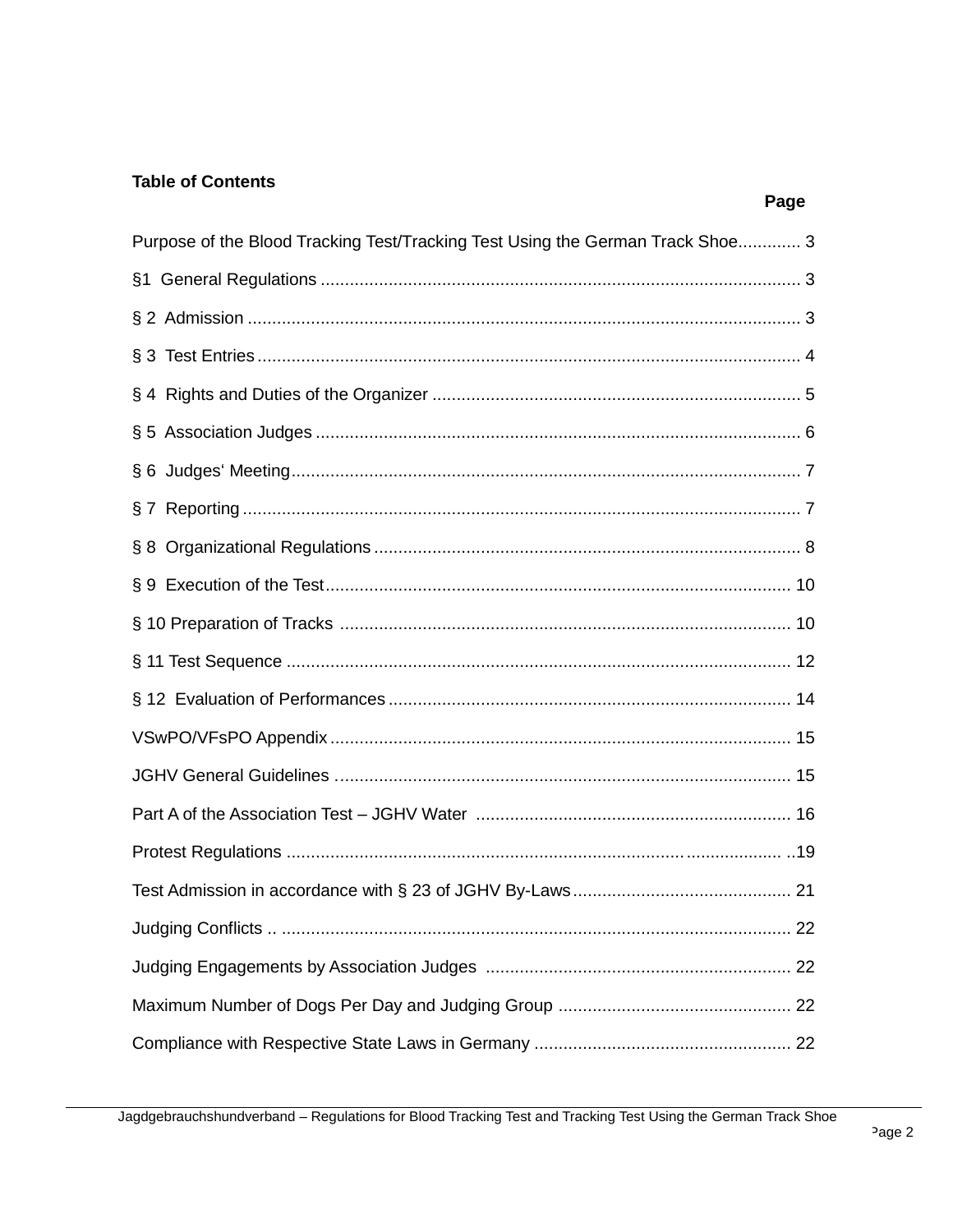## **Regulations for Association Blood Tracking Test (VSwPO) and Association Tracking Test Using the German Track Shoe (VFsPO)**

## <span id="page-2-0"></span>**Purpose of the Association Blood Tracking Test / Association Tracking Test Using the German Track Shoe**

Blood Tracking Test (VSwP) / Tracking Test using the German Track Shoe (VFsP) are aimed at preparing for the tracking task in real hunting situations. Test conditions are to closely resemble actual hunting conditions. Dog and handler have to demonstrate, individually and as a team, that they are practiced and familiar with difficult situations that are typical for a tracking task. The blood tracking performance award (Sw / Fs) should validate the public's confidence in this test.

## <span id="page-2-1"></span>**§1 General Guidelines**

- (1) The General Guidelines of JGHV apply to all tests *–* see Appendix hereto.
- (2) Only JGHV Member Clubs (see by-laws definition) are authorized to conduct the Blood Tracking Test (VSwP) / Tracking Test using the German Track Shoe (VFsP).

(3)

- a) VSwP/VFsP tests may only be conducted during the period of May 1st through November  $30<sup>th</sup>$  of the calendar year.
- b) 20/40 hour tracks of VSwP/VFsP tests must be conducted in a single day.
- (4) VSwP/VFsP tests may be conducted only in large forests with good populations of hoofed game (at least two hoofed game species must be present).
- (5) VSwP/VFsP tests can also be held jointly by several Member Clubs. In this case, one Club must take the responsibility for the overall control of the correct preparation and execution of the test as well as the responsibility for the report.
- (6) A judging group may test a maximum of four dogs.

## <span id="page-2-2"></span>**§ 2 Admission**

(1) Admission of dogs to VSwP/VFsP tests is regulated by JGHV By-laws and General Guidelines.

(2)

a) Entries to a VSwP/VFsP test are limited to a total of 20 dogs.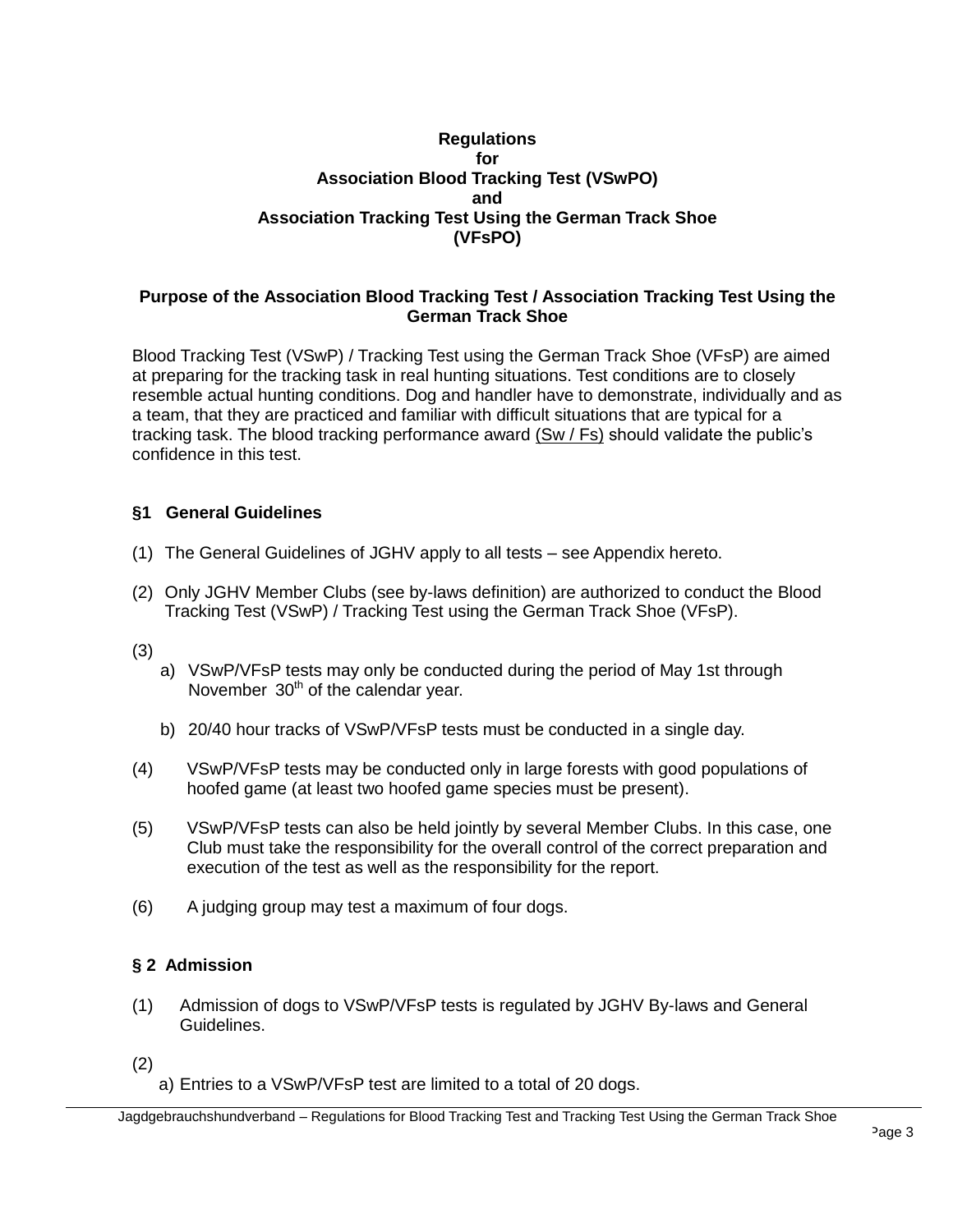- b) The test director can limit the number of entries; it is not permitted, however, to limit the number of entries to less than a total of 6 dogs in the test announcement.
- c) Dogs must be at least 24 months old on the day of the test and must have proof of the following:
	- 1. Gun stability and
	- 2. Loud hunting

Gunfire stability (1. above) is documented by:

- a) The score sheet from a natural ability or utility test;
- b) Verification on Formblatt 23 b.

Loud Hunting (2. above) is documented by:

- a) Loud hunting (behind fox, hare or other furred game) during a VJP, HZP, VGP, VPS or any other equivalent breed club test;
- b) Loud hunting behind game during the independent search subject at a VGP/VPS, VStP or an equivalent test;
- c) Verification on Formblatt 23a or 23b;
- d) Loud hunting during a Vbr test.

#### <span id="page-3-0"></span>**§ 3 Test Entry**

- (1)
- a) The owner or handler of the dog must submit the current version of Formblatt 1 for entry to a VSwP/VFsP test.
- b) The entries on the entry Formblatt must concur with the dog's pedigree. Entries must be made accurately and completely in legible block letters, and be reviewed by the test director for accuracy.
- c) The test director must return or amend entry forms that are incomplete or illegible.
- d) A copy of the pedigree with the most recent annotations as well as score sheets documenting gun stability and loud hunting must be attached to the entry form.
- (2)
- a) The owner of the entered dog must be a member of a club affiliated with JGHV. The handler must show proof of having a valid and current hunting license on the day of the test. Exceptions are not permitted.
- b) With the submission of the entry form, the owner and handler accept the stipulations of these test regulations (PO).
- c) A handler may handle only a total of one dog in a VSwP/VFsP test.
- d) The test organizers are not permitted to restrict the entry rights to members of their own club or to preferentially admit their own members.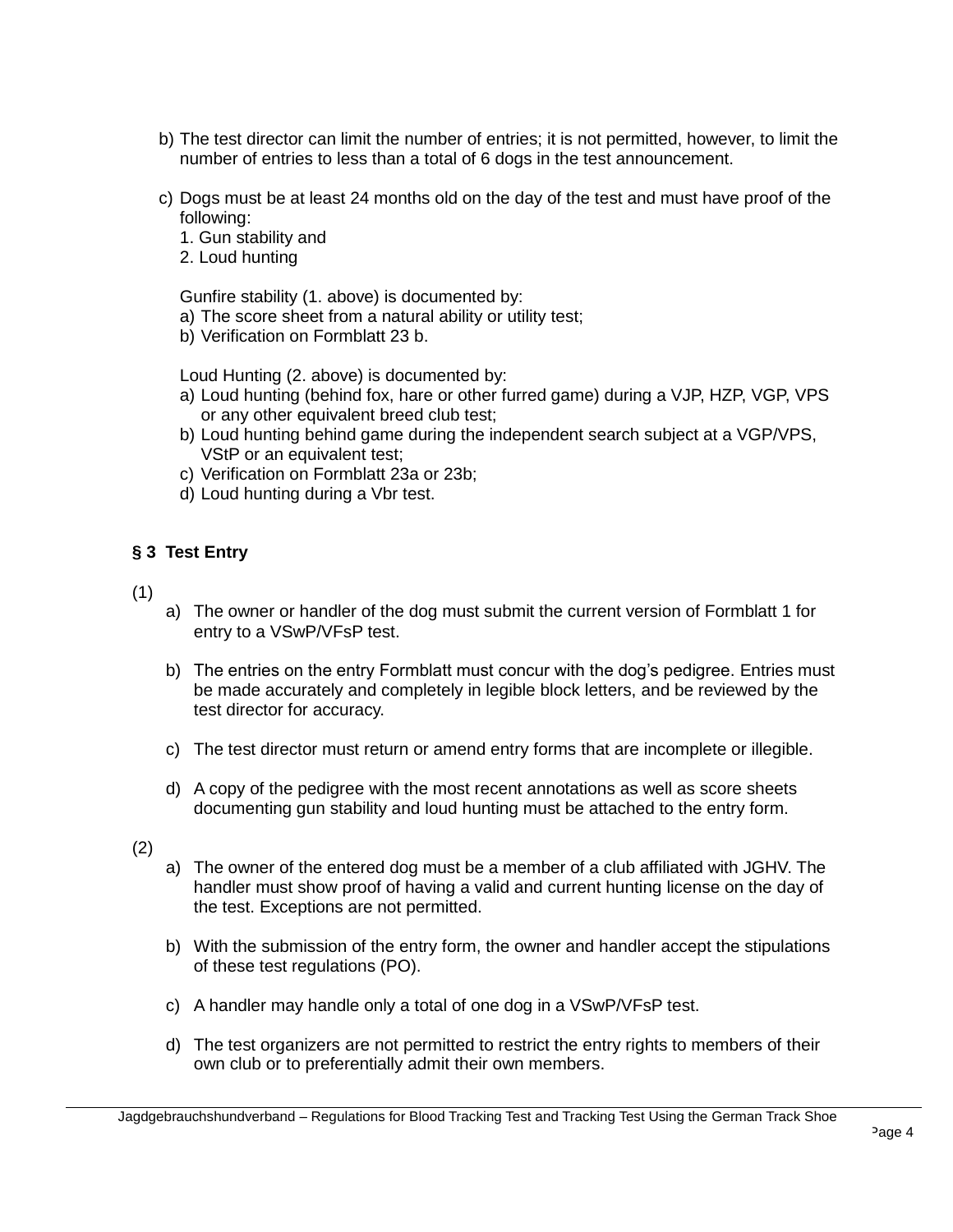- (3) The handler of a dog is responsible for the sufficient liability insurance for his dog.
- (4)
	- a) Prior to the beginning of the test, the handler must submit to the test director the dog's original papers and vaccination records documenting that all legally required and effective vaccines have been given.The handler must further show his valid and current hunting license. Non-compliance with the above requirements will result in the dog not being allowed to run and forfeiture of the entry fee. The test director must review the documents and entries in the pedigree {Ahnentafel} for accuracy. If documents are found to be faulty, the dog can be excluded from the test, including forfeiture of the entry fee.
	- b) Submitting the entry form for a dog mandates payment of entry fee even if the dog is a no-show. This does not apply if the entry is pulled before the entry deadline. If the announced entry fee has not been paid prior to the entry deadline, no right to be admitted to the test exists.There will be no reimbursement of entry fees for dogs that were entered but failed to show up. If a VSwP/VFsP test is cancelled for reasons that are not the organizer's fault (i.e. acts of God, epidemics etc.), the organizer is entitled to withhold 50% of the entry fee to cover costs.
	- c) It must be specified on the entry form whether the dog will be handled on the over >20-hr or the >40-hr track.
	- d) Dogs entered for an >40-hr tracking test must have previously passed an >20-hr tracking test at a VSwP or VFsP test. The Certificate of the successfully passed 20-hr track must have been issued by the JGHV Studbook Keeper before the dog can be entered in a VSwP / VFsP 40-hr track test. A dog may be tested a maximum of two times in each the VSwP 20-hr and 40-hr, or VFsP 20-hr and 40-hr track.

## <span id="page-4-0"></span>**§ 4 Rights and Duties of the Organizers**

- (1) The organizing clubs must announce the VSwP/VFsP test to the Studbook Registry Office by March 1st of a calendar year. The Studbook Registry Office publishes all tests in the April edition of the official Association Newsletter (*Der Jagdgebrauchshund*). The announcement must specify the following: Date/time of the test, entry fee, entry deadline, plus the game species whose blood will be used, and the method for laying the tracks in the VSwP test (drop or dab); for the VFsP test, respectively, the game species whose hoofs and blood will be used.
- (2) The organizers must appoint a test director who is responsible for the preparation and execution of the VSwP/VFsP test. The test director must be listed on the current JGHV Judges' List and have the suffix "Sw". The test director can judge as an Association Judge in this test.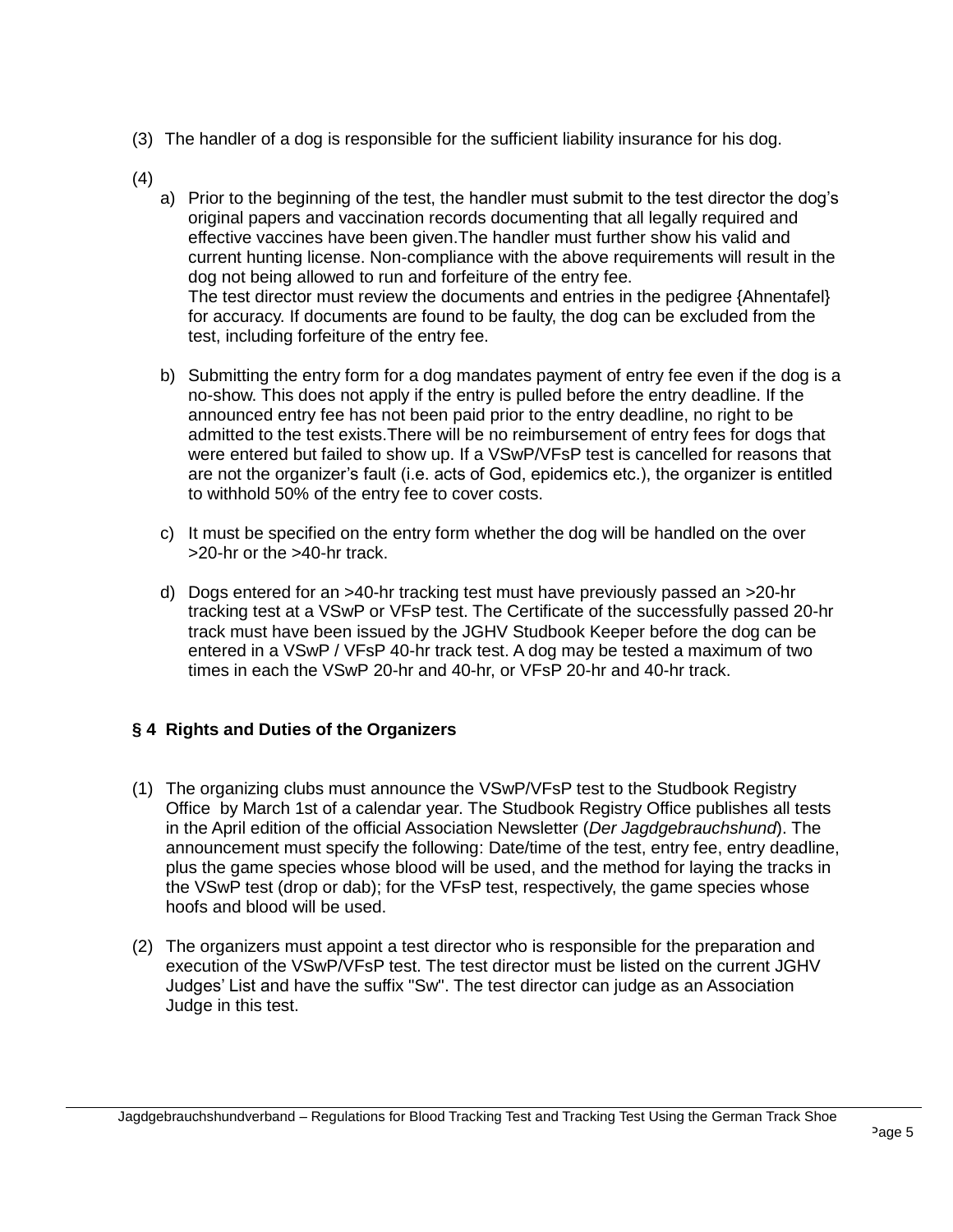(3) The breed book number {*Zuchtbuchnummer*} and, where applicable, the JGHV Studbook Registry number {*DGStB*}, of an entered dog and its parents must be listed in the test program. The test director is obligated to check that the tattoo or chip number and the numbers in the pedigree are identical.

## <span id="page-5-0"></span>**§ 5 Association Judges**

- (1) Association Judges (VR) must be listed on the current version of the JGHV Judges' List and have the suffix "Sw".
- (2) The chairman of the organizing club or, on his behalf, the test director select judges and senior judges. Only a judge who himself has trained several dogs and handled them successfully in a VSwP/VFsP test should act as a senior judge. He should also have extensive tracking experience as a hunter.
- (3) Only in exceptional cases due to an unexpected cancellation of a confirmed "Sw" judge, may an Association judge with the specialty subject "Forest" or an apprentice judge Sw / Swh be used as a substitute - "Emergency Judge" {*Notrichter*} - in a judging group accompanied by two Association judges "Sw". The reason for this substitution must be stated on Form 2 *{Formblatt 2 - Meldung*}.
- (4)
- a) Each judging group must have at least three Association Judges throughout the entire test.
- b) If a judge is overruled in his judging group and if he thinks that this judgment is at variance with the spirit and substance of the test regulations, he has to present these facts to the test director in the closing Judges' Conference. The announcement of scores must be deferred until then.
- c) The senior judge is responsible for his judging group. In particular, he sees to it that the rules of the test regulations are followed precisely and interpreted sensibly. The senior judge is the sole spokesman of the judging group. The remaining judges may give explanations concerning the test to third parties only with the senior judge's permission.
- d) As soon as a judging group has come to a mutual conclusion [about the performance of the dog], the senior judge or a judge/ apprentice judge designated by him must deliver an evaluation of the dog's demonstrated work to the handler and the gallery.
- e) Each judging group should have at least one judge from a different club.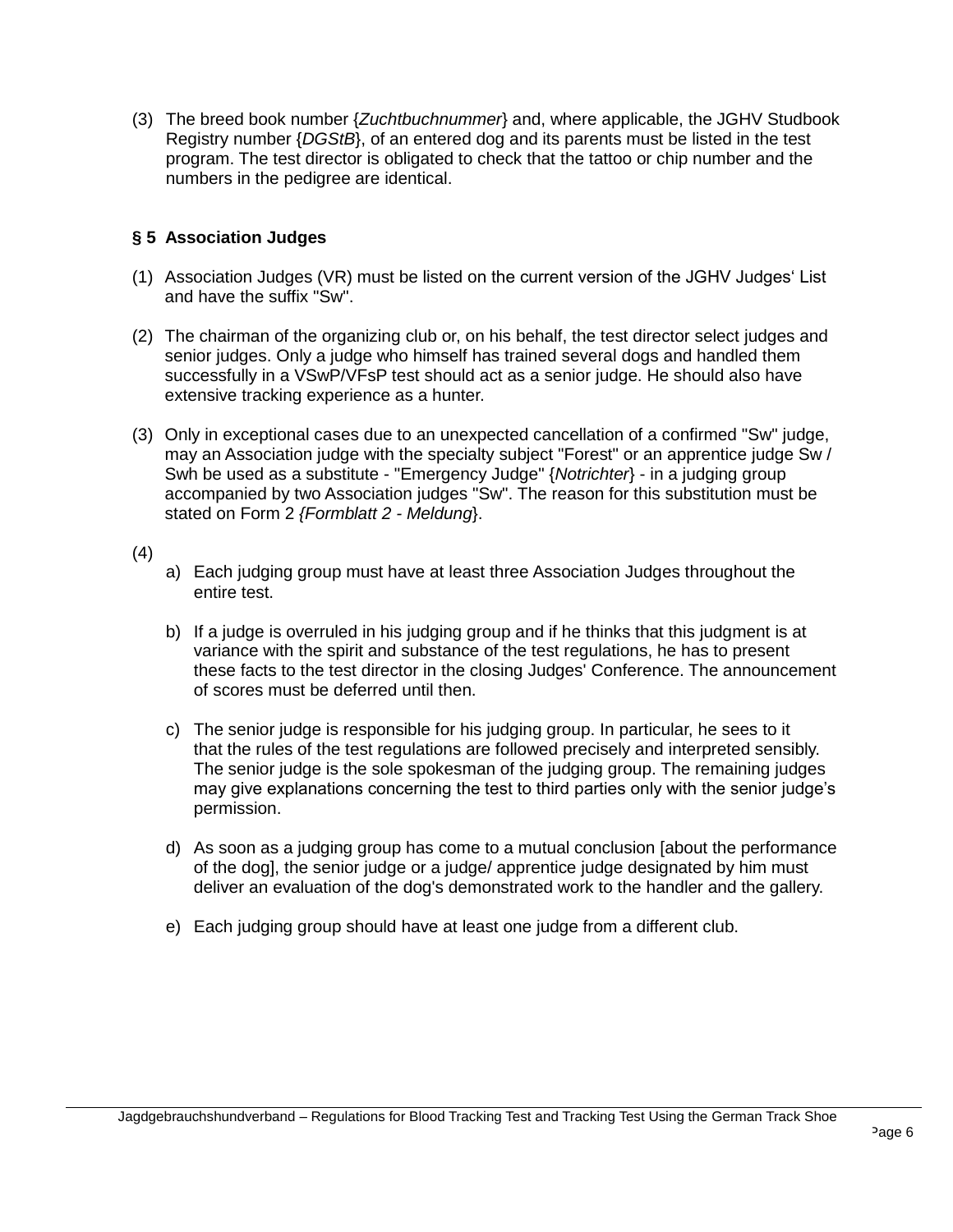## <span id="page-6-0"></span>**§ 6 Judges' Meeting**

(1)

- a) At the beginning of each test, a comprehensive Judges' Meeting, preferably in the presence of the handlers, must be conducted.
- b) After the dogs have been called to the test, it is decided by lottery to which judging group each dog is assigned and which blood track it has to work. This procedure must comply with the JGHV General Guidelines (no judging engagement when there is a conflict). If only one group of dogs is to be tested, the reserve track must be included in the lottery.
- (2) After the testing of all dogs is finished, a concluding Judges' Conference must be held where the performance of each dog is discussed.
- (3) The Judges' Conference determines each handler/dog team's prize category by their performance in the test.

(4)

- a) The following scores are to be applied when finalizing the dogs' evaluations: "Passed Very Good" Sw I/I or Fs I/I; "Passed Good" Sw II/II or Fs II/II; "Passed Sufficient" Sw III/III or Fs III/III; and "Track Failed".
- b) The test result, including date and location, must be entered by the test director in the pedigree {*Ahnentafel*} of each dog, stamped with the club seal of the organizing club and signed.
- c) The test director is responsible for the recording of the test results in the pedigrees of all dogs that reported for the test, including those that did not pass the test (track failed) or that were withdrawn during the test by their handlers.

## <span id="page-6-1"></span>**§ 7 Reporting**

- (1)
- a) The senior judges must submit a written report on the performance of each dog in their respective group to the test director within one week after the test.
- b) Using the current forms, the test director has to submit all test documents to the Studbook Registry Office within 3 weeks after the test. If the test report is not submitted in a timely manner, the organizing member club has to pay a penalty (see Association Regulation §7 [1b]).
- c) The organizer and the test director are jointly and fully responsible for ensuring that the test reports arrive at the Studbook Registry Office by the stated deadline.
- d) The Studbook Registry Office can return incomplete, incorrect or illegible forms to the test director to be corrected, or can amend them.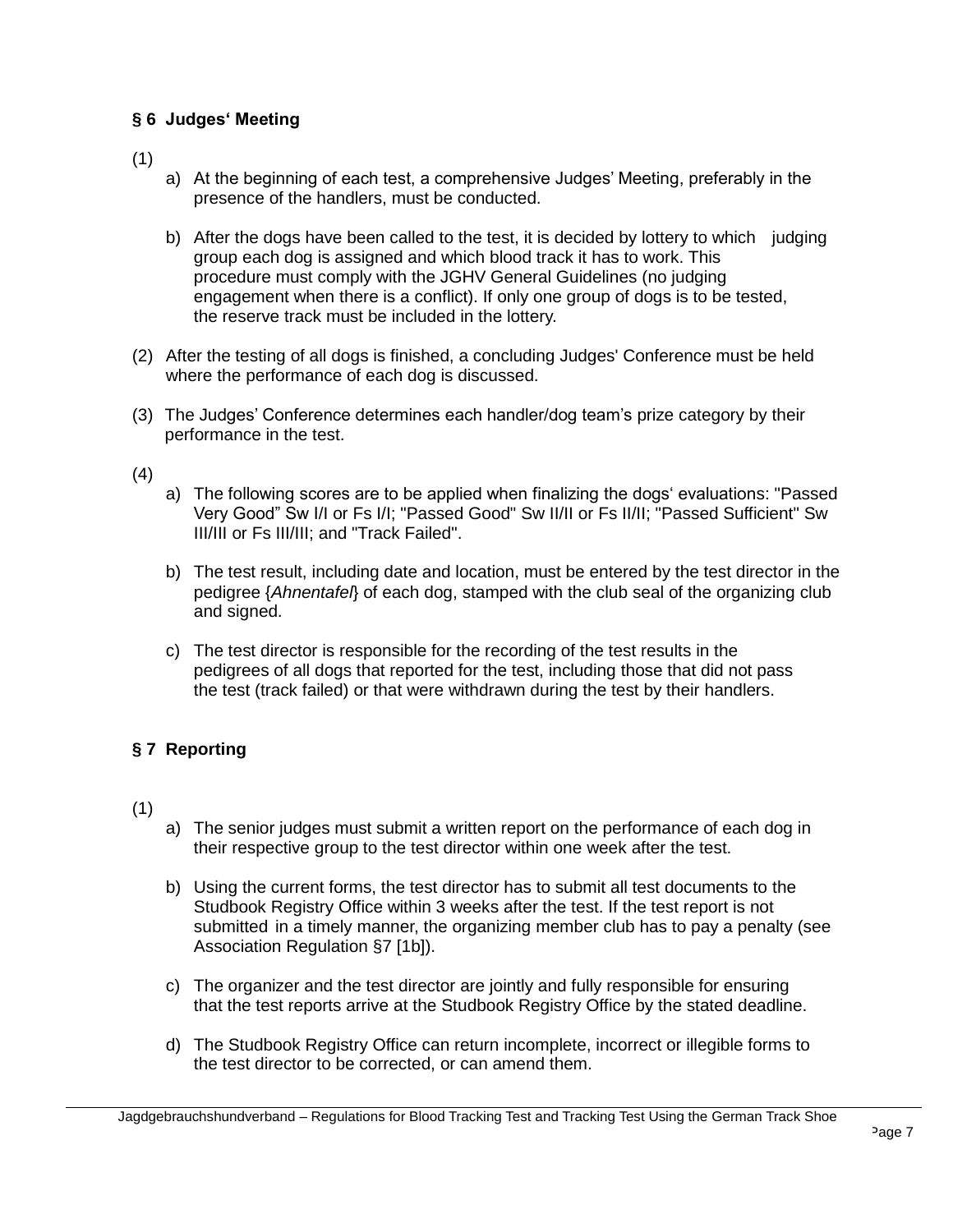- e) The VSwP/VFsP test will not be registered in the Studbook Register {*DStGB*} if the penalty has not been paid.
- f) Any damage or restitution claims by the affected handlers, owners and breeders deriving from a delayed registration or non-registration, are the responsibility of the organizing club.
- (2) The following documents must be submitted:
	- a) A general report describing special events, any difficulties that may have arisen in interpreting the test regulations {PO} etc.;
	- b) The Form 2 *{Meldung*}. All questions on this form must be completely and legibly (typewritten) answered. If the test was conducted jointly by several clubs, the responsible club must be identified on this form;
	- c) The entry forms {*Formblatt 1*} of all dogs entered in the test, including those of late entries, of all dogs that did not show up, and dogs that did not pass the test;
	- d) A list of the dogs and their prizes in order of prize category (Sw I, Sw II, Sw III or Fs I, Fs II, Fs III), and divided into 20-hr and 40-hr tracks;
	- e) The reports by the senior judges.
- (3)
- a) The Studbook Registrar issues the Performance Award with the corresponding symbols Sw I or FS I; Sw II or Fs II; and Sw III or Fs III, depending on which prize the dog received for passing the test, and records it in the DGStB.
- b) If the dog successfully completed the 40-hr track, the prize awarded will be added behind the performance award symbol and separated by a slash. One entry example might be: Sw II, I/II; this dog completed its first >20-hr blood track with prize II, the second 20-hr track with prize I; and subsequently, completed the >40-hr track with prize II.

## <span id="page-7-0"></span>**§ 8 Organizational Regulations**

- (1) The organizing club and the test director are fully responsible for the proper execution of the test.
- (2) Tests that are not conducted in accordance with the guidelines and the stipulations of these test regulations {VSwPO/VFsPO} cannot be recognized. The results of those tests cannot be entered in the Studbook Register.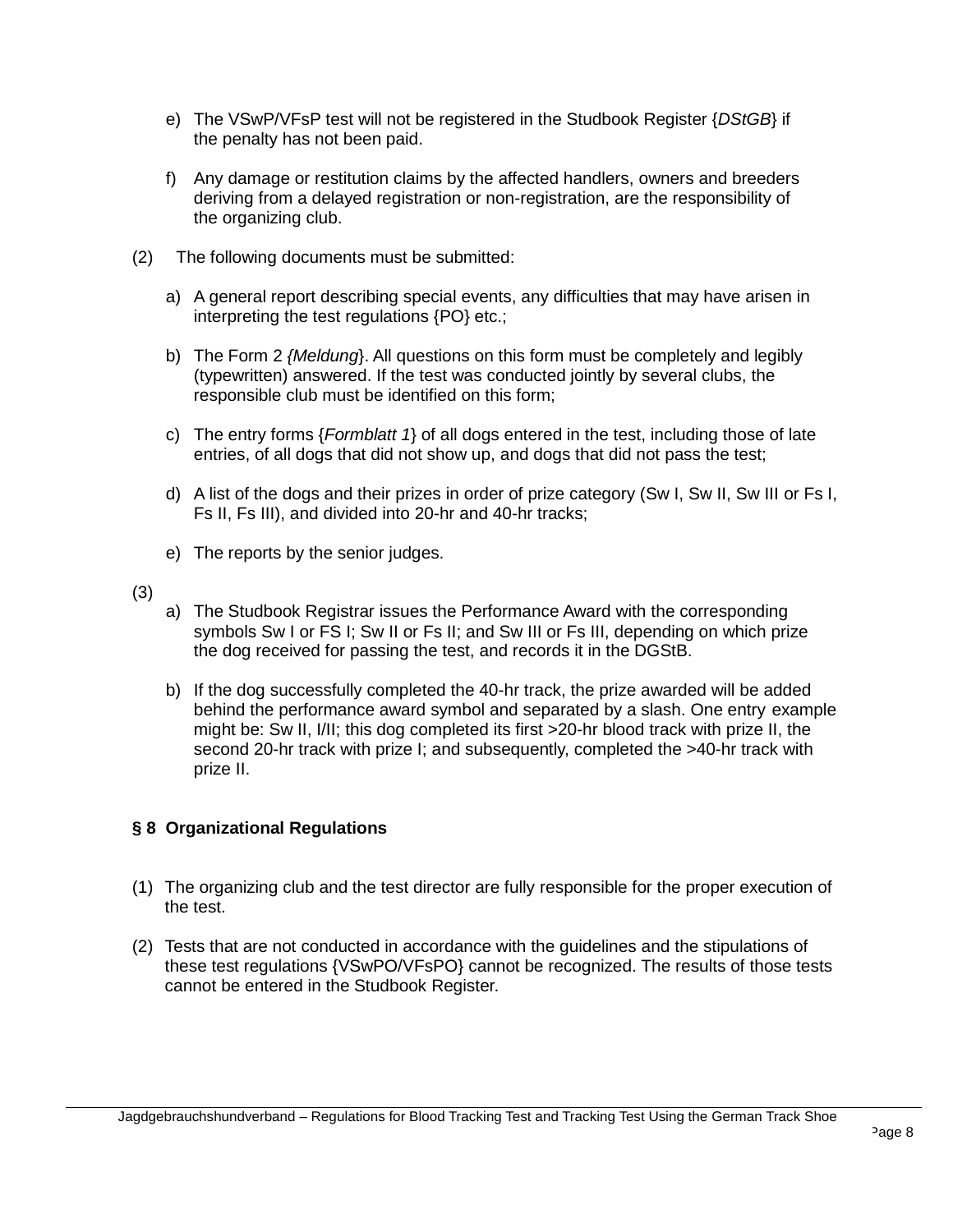- (3)
	- a) Bitches in heat are only admitted to a VSwP/VFsP test upon explicit approval by the test director. Handlers of bitches in heat must notify the test director and the judges of their dog's condition before the test has begun.
	- b) The test director, judges, and the respective handler have to ensure that the presence of a bitch in heat does not adversely affect the performance of the other dogs in the test.
- (4)
	- a) Dogs may not be handled with training devices (e.g. training collars or imitations thereof). Reflective collars are permitted. All other collars, including GPS collars, but excluding the tracking collar or harness, must be removed.
	- b) Members of the gallery may not bring dogs onto the testing grounds of a VSwP/VFsP test.
- (5)
	- a) All persons participating in the test must obey the test director's, the judges' and the field marshals' instructions. No one is allowed to disturb the handler and dog while working nor hinder the judges engaged in the proper execution of judging the dogs.
	- b) Those dogs that are not working under judgment must be leashed. Dogs that whine or are otherwise noisy must be taken out of earshot of the working dog. It is each handler's sole responsibility to arrive promptly with the dog when called to the test subject.
	- c) Few members of the gallery may follow behind the judging group and the dog during the on-lead portion, if the handler and the judges do not object.
- (6) Any one of the following conditions may exclude the offender from the test and forfeit the entry fee {*Nenngeld*}:
	- a) Knowingly making false statements on the entry form;
	- b) Allowing one's dog that is not currently under judgment to roam free;
	- c) Being absent when called to a test subject;
	- d) Intentionally failing to disclose the condition that one's bitch is in heat, or failing to obey the special instructions given by the test director or by the judges;
	- e) Handlers who harm the reputation of the versatile hunting dog movement (violations against hunting ethics and animal welfare laws, offensive behavior towards judges or club officers etc.) prior to, during or after the test.
- (7) Protests against a test result are governed by the JGHV Protest Regulations.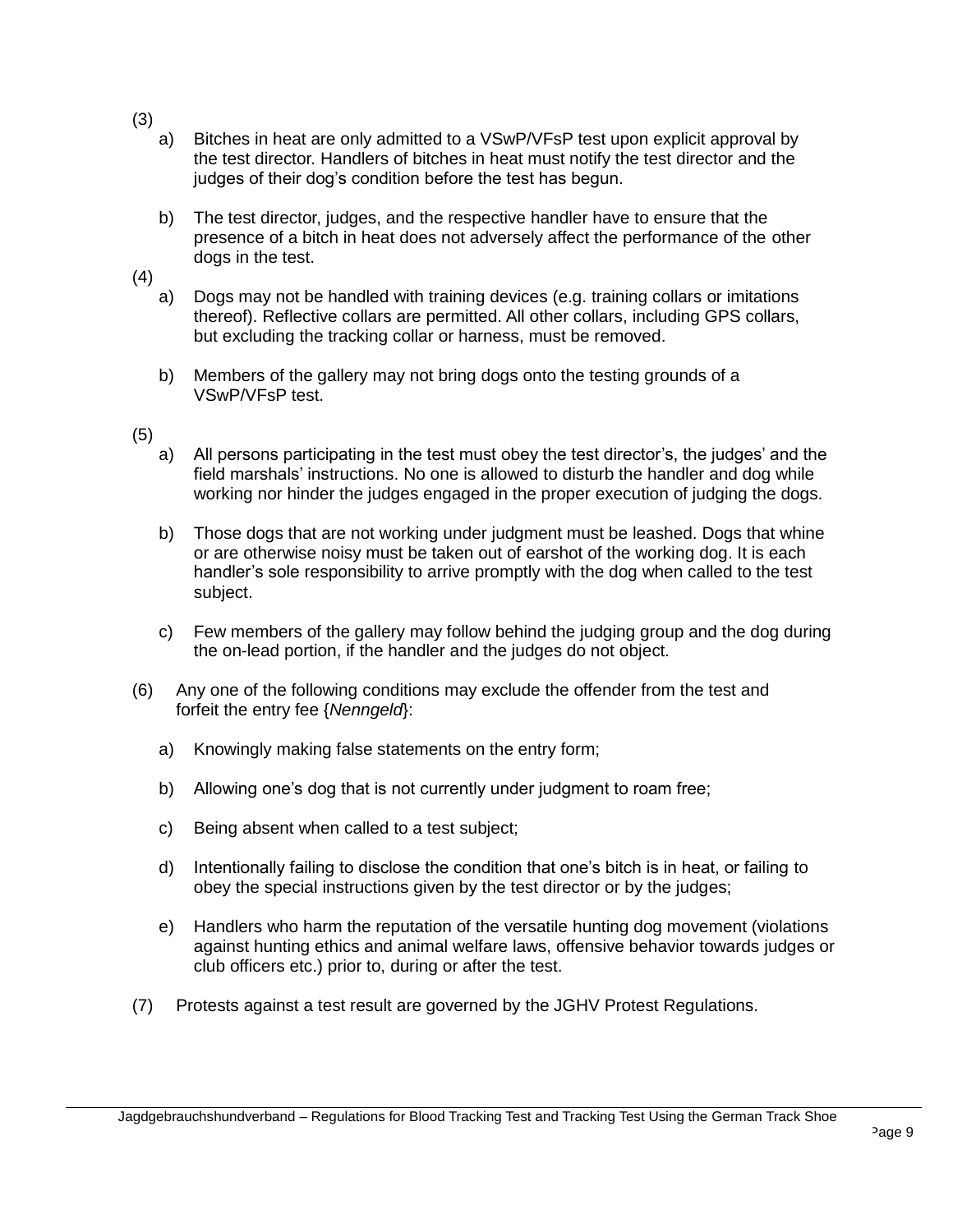(8) Any attempt to dispute, at a later point in time, the decision by the judges or a decision by the protest panel {*Einspruchskammer*}, as well as any unfounded criticism challenging the objectivity of the Association Judges can be penalized by the organizing club with the loss of membership, or the temporary or permanent inadmissibility to future tests organized by this club. The JGHV business manager must be notified of any such measure in writing within 3 weeks.

## <span id="page-9-0"></span>**§ 9 Execution of the Test**

- (1) Must and Should requirements
	- a) These Test Regulations contain "Must" and "Should" requirements*.*
	- b) The Must requirements, including those in their negative form e.g. "must not" must be adhered to unconditionally and in all detail during test procedures and also with regard to all other provisions of the test regulations. A dog that does not meet a "must" requirement cannot pass the test.
- (2) The dogs will not be tested in behavior at the carcass.

## **§ 10 Preparation of Tracks**

## (a) General Guidelines

- (1) Tracks must be placed in the forest, this includes forest openings, clearings, and thickets. From the start, a track can lead up to 100 m across an open field, meadow, etc.
- (2) The minimal length of each track must be 1000 m, and the minimum distance between tracks must be 300 m throughout.
- (3) The track must lead through varying vegetation cover. The direction of the track should in general be slightly winding. The track must have three nearly rectangular angels. Two wound beds must be placed on the track (compacting of the soil, increased blood and ample amounts of hair tufts).
- (4) For each test, VSwP and VFSP (<20-hr track and <40-hr track), at least one reserve track must be prepared.
- (5) The blood used for blood tracks must be from a hoofed game species, and all blood used at a test must be of the same game species.
- (6) Chemical additives for preservation purposes are not permitted. The use of blood that was frozen while fresh is allowed.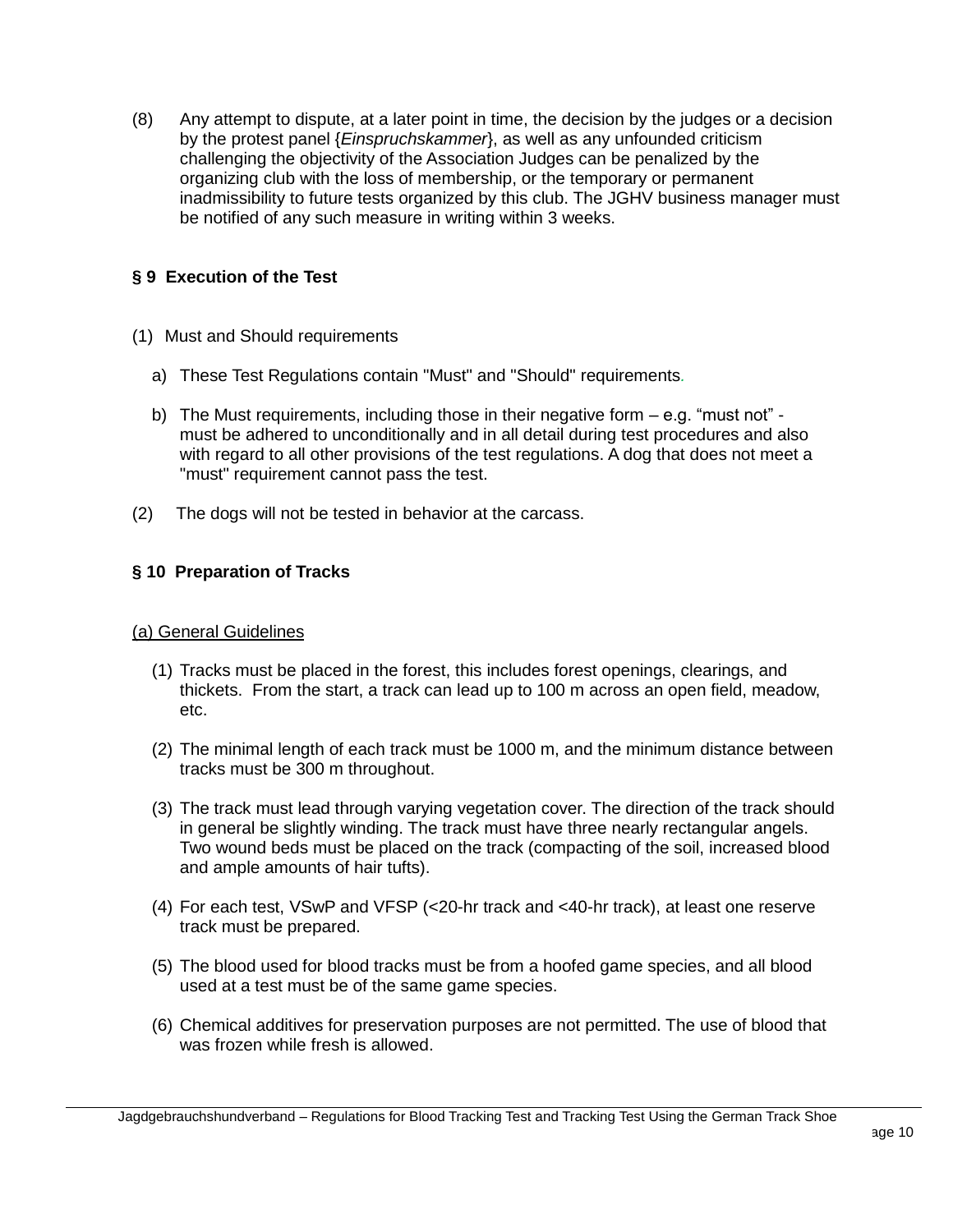- (7) Tracks must have been left out overnight, and the minimal aging time is 20 hours, or 40 hours respectively.
- (8) The ground must be clear of snow when the tracks are prepared.
- (9) The determination of the exact direction of the track and the actual preparation of the track occur in one step. One judge of each group must participate in the preparation of tracks and he is responsible for the correct preparation of the tracks.
- (10) At all times of the test, the judging group must know precisely where the track's direction is. Markers are not allowed.
- (11) The shooter's position {*Schützenstand*} must be marked with the appropriate sign [fresh branch stuck in the ground], and a tree next to it must bear a piece of paper indicating in indelible ink the date and time of day when the track preparation began. The starting point {*Anschuss*} must be placed approximately 50 m in front of the shooter's stand with conditions resembling a real hunting situation (for example, increased blood, lung pieces, bone fragments, signs of bullet striking the ground, and ample amount of hair tuft).
- (12) Care must be taken that no blood is lost beyond the end of the track.
- (13) For the person carrying the game, the end of the track will be marked using a trunk and attaching around it, at approximately chest height, colored pieces of paper. At every end of the track a piece of paper is placed indicating in indelible ink the number of the track and the group.

#### b) Special Guidelines for Track Preparation in a VSwP Test

- (1) Maximally ¼ liter of blood (250 ml) may be used for the entire track length, including starting point, wound beds and 6 alert spots.
- (2) To allow the dog the opportunity to demonstrate that it alerts {*Verweisen*} track signs, approximately 6 alert spots {*Verweiserpunkte*} must be placed on the track in addition to the wound beds. These spots consist of coagulated blood from the same game species. The volume of coagulated blood may not exceed 2 ml (cm<sup>3</sup>).
- (3) Tracks can be prepared by dabbing {*Tupfen*} or dripping (*Tropfen*}. All tracks in a test must be prepared in an identical manner.
- (4) The dabbing of blood is accomplished with a 6x6 cm square and 2 cm thick sponge (approximate size) affixed to the end of a stick. The blood must be pre-measured at ¼ liter and must be carried in an open wide-mouthed jar. After submerging the dabbing stick in the blood it is lightly wiped at the mouth of the jar. Walking at a normal pace, the ground is touched at every second step, first lightly and then increasingly stronger. The immersion in the blood jar is repeated when the amount of blood dabbed on the ground is no longer sufficient. It is recommended to carry a tightly closed reserve container of blood, in case the person laying down the track stumbles and spills the blood from the open container. Dabbing sticks with internal blood dispensers are admissible.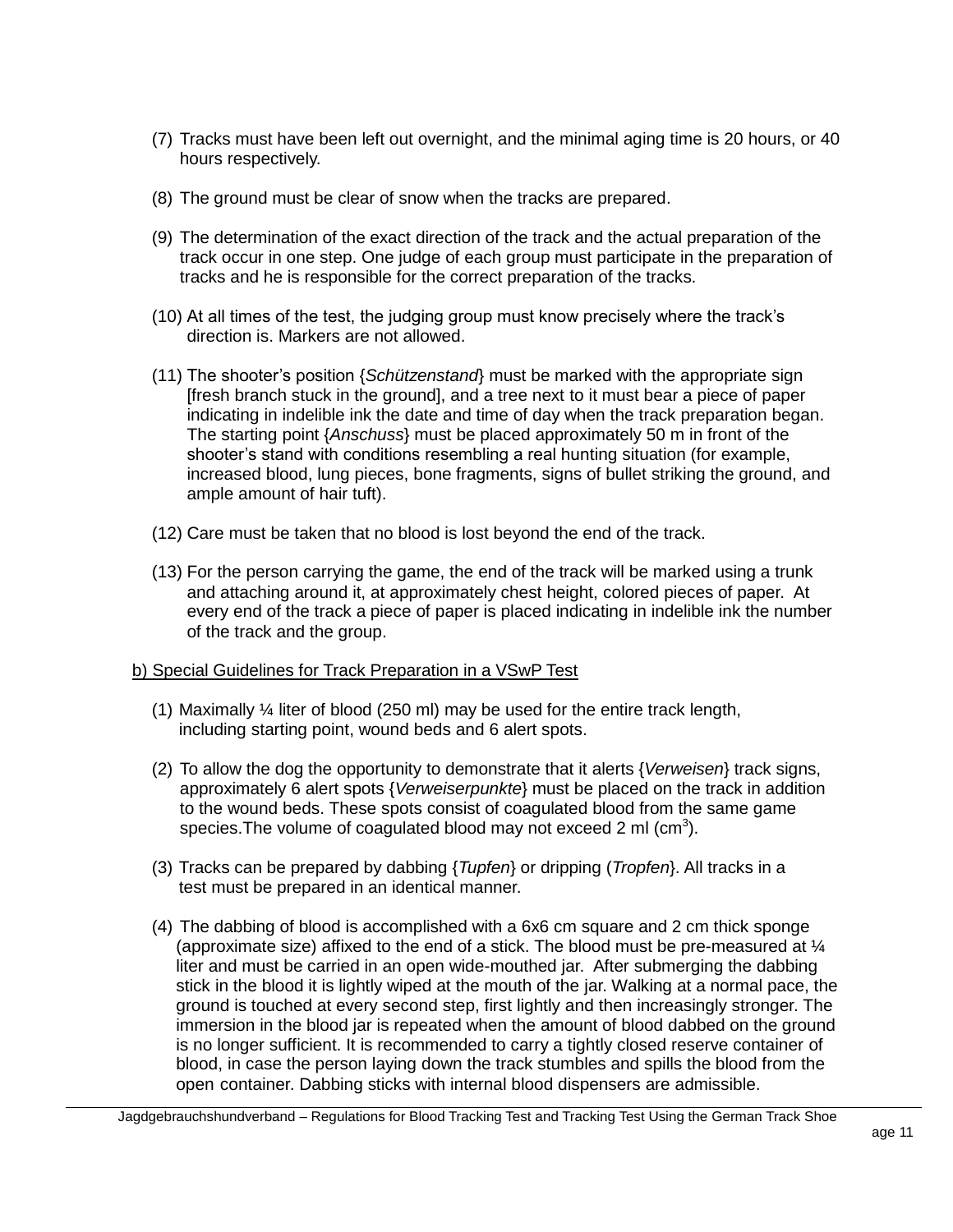- (5) For the dripping of tracks a transparent, controllable squirt bottle is required. It is recommended to test the squirt bottle prior to the test so that the correct amount of blood is dripped.
- (6) The person laying the blood track by dabbing or dripping must always walk last in line with everybody in the group walking single file.

#### c) Special Guidelines for the Track Preparation in a VFsP Test

- (1) The tracks are prepared using the track shoes. Their construction must ensure that the shoe of the person preparing the track will not touch the ground. The hoofs and blood must be fresh (or frozen while fresh) and from the same game species. Both hoofs used in one pair of track shoes must originate from the same game animal. They may only be used for the dogs to be tested by one judging group; they may not be used for another test. The game species is to be specified in the test announcement. The use of roe deer hoofs is not permitted. For the preparation of the starting spot, wound and drip beds on the tracks, game blood and hair tufts, and the hoofs in the track shoes must be from the same game species. Maximally 0.1 liter of blood may be used for each track.
- (2) During the first 50 m of the track following the starting spot, blood is dripped in decreasing intensity, from there the track is nearly free of blood. The remaining blood is dripped in 2 wound beds and 4 drip beds. When laying the track, one track shoe is used to step into the wound and drip beds one time each.

## **§ 11 Test Sequence**

- (1) Before the dog starts on the track, a hoofed game animal must be placed where the end of the track has been marked. The game carrier must remove all markers immediately after placing the game.
- (2) Upon completion of this task the game carrier and the accompanying horn player must leave the area and must hide in such a manner that they cannot be noticed by either the dog or the handler. Any vehicles used in connection with the test must be parked in a way that they cannot be seen by the handler during tracking.
- (3) The work is done as pure on-leash tracking. The handler must hold the tracking lead correctly.
- (4) During tracking work, the handler must keep his dog on a tracking leash that is given its entire length, and that is attached to the appropriate tracking collar or harness. The lead must be given predominantly at a length of 6 m.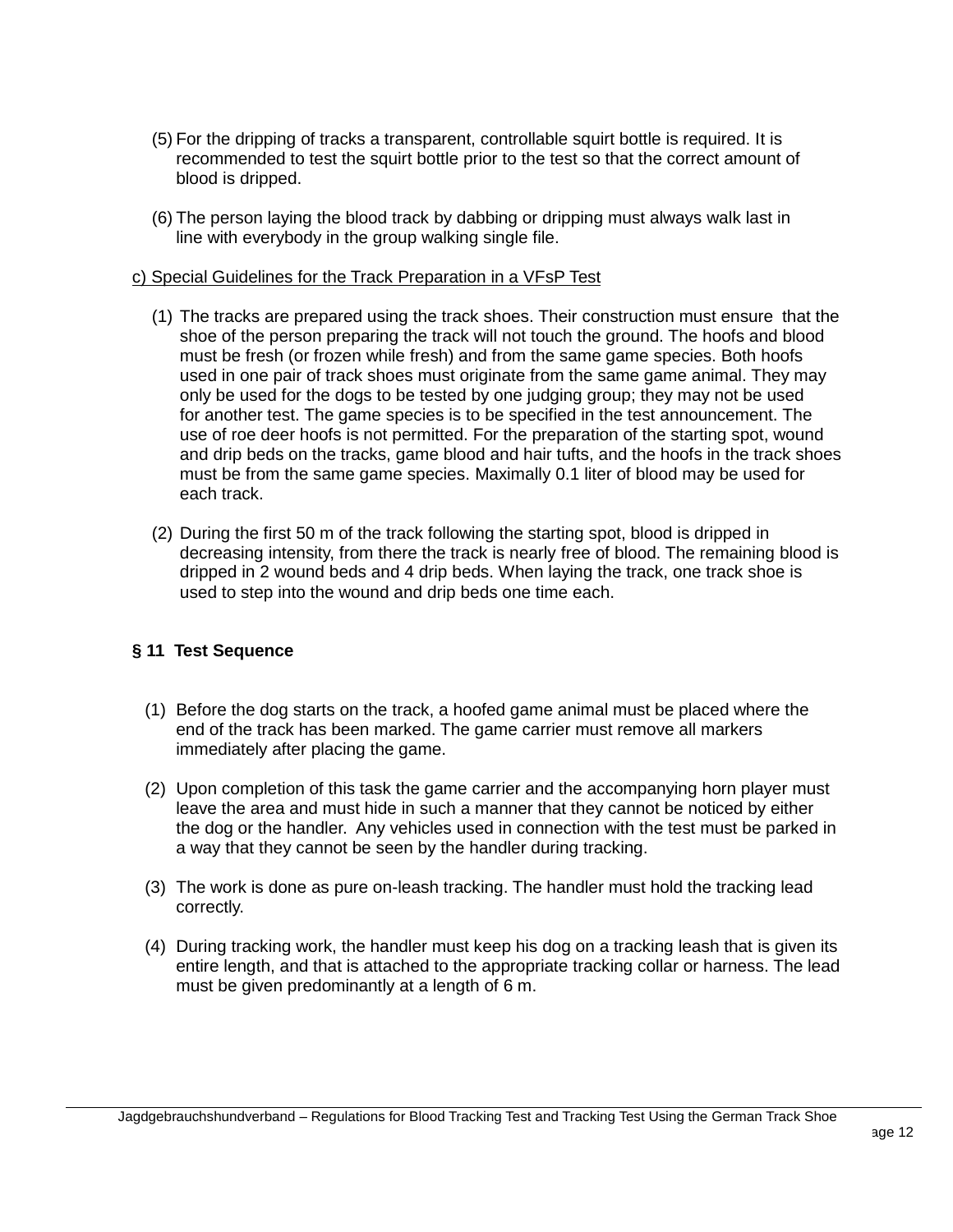- <span id="page-12-0"></span>(5) The judges show the handler the place of the shooter. The judge who was involved in the track preparation briefs the handler on the approximate starting point (within an area of 30 x 30 m and with its corner points sufficiently marked for the handler to see) and the approximate direction in which the game fled. From there, the tracking team should search, find and identify the starting point, or the start of the track on their own. The dog/handler team has approximately 15 minutes to search for and find the starting point (or start of the track). If the dog/handler team does not find the starting point,or the start of the track or if it follows a distracting track for more than 80 m, the judging group will show the handler the location of the starting point. When this assistance is provided, it lowers the predicate.
	- (6) All judges and local guides must follow the dog and handler in an appropriate distance at all times, even when the dog has veered off the track. If just one judge or the guide lags behind in this situation, the observant handler will know how to interpret this inadvertent assistance and immediately will use it to his advantage. Necessary questions are to be whispered. Conversations and pointing in the direction of the track are not allowed. If the handler announces that he has found signs, either upon identifying the starting point or during the track, the judges make a note of this without confirming to the handler whether he is correct or still on the track. The handler is free to cast backwards or forward or to cast in a circular fashion. He may also interrupt the work of the dog by commanding a down stay, and he may help his dog with the appropriate aids.
	- (7) If the handler wants to cast back or forward with his dog, he must find the track on his own. In this case, the judges continue to stay together and follow in the appropriate distance. Only signs the handler had previously called as such, or special topographic features must be shown to him, if he wants to cast back to them.
	- (8) The judges must inform the handler when the dog leaves the track (even when the dog works parallel to the track over a good distance) and does not self-correct the error within 80-100 m or when the handler himself decides to take the dog back or forward. In this case, the handler must relocate the track on his own. He can ask the judges to be taken back to a specific location of his choice. A dog that leaves the track more than twice in the above described manner, or that leaves the track more than once after having received assistance in finding the starting point (§11 [5]), cannot pass the test.
	- (9) If a dog/handler team does not satisfy the demands of the test, the judges can terminate the test.
	- (10)When the handler and dog reach the carcass, the team has passed the test. The senior judge hands the handler the honorary branch {*Bruch*} and evaluates the dog's performance in words. Then the horn bugle is to be played.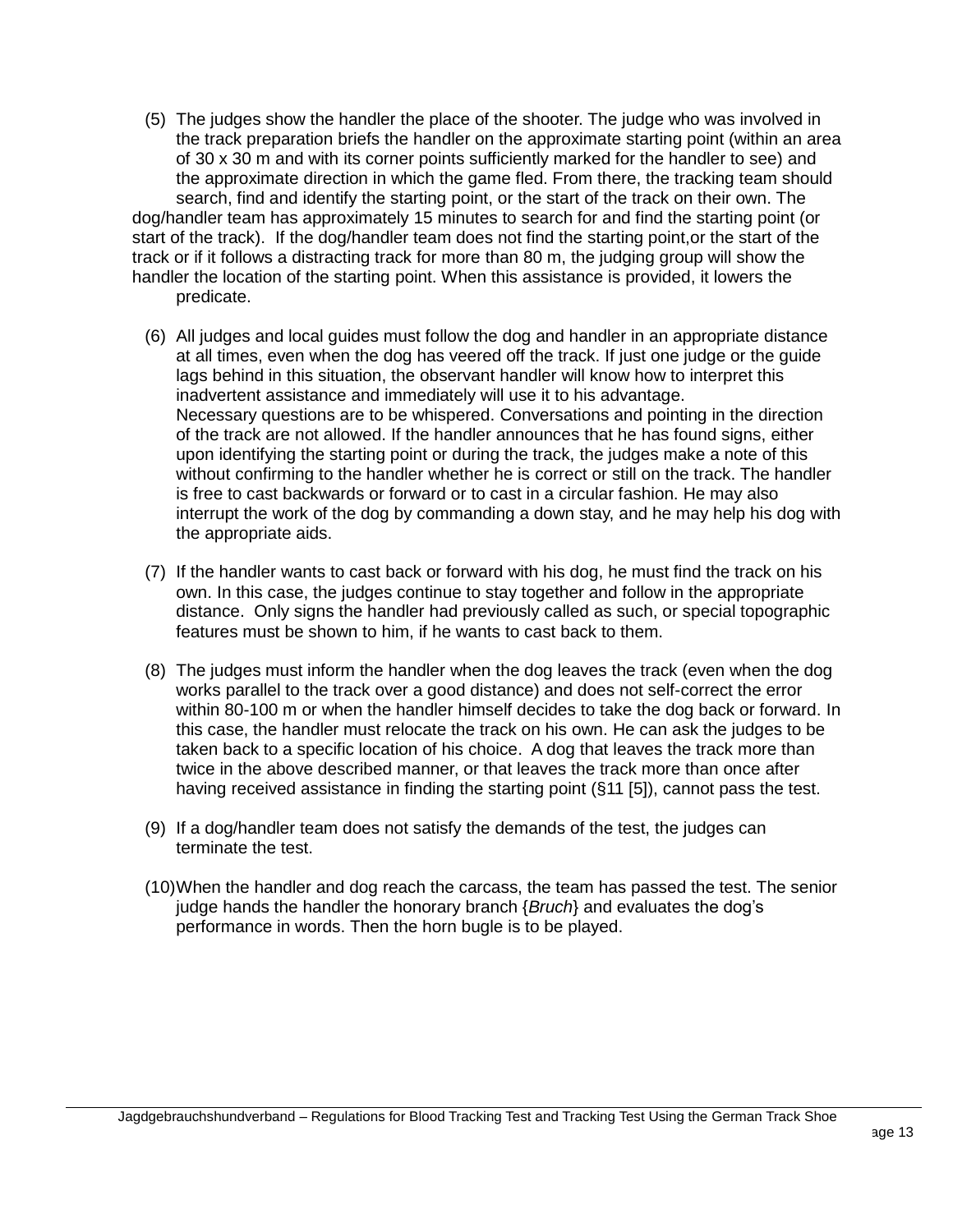## **§ 12 Evaluation of the Performance**

The teamwork between handler and dog is to be evaluated. The determining factor in the evaluation is the method in which the dog works the track: Willingness to track [determination], calmness, confidence and independence, the manner in which the dog guides itself to re-locating the track by casting sideways, forward or backward; whether it alerts the starting point and other track signs; and whether it self-corrects after following a diversion, or whether it needs to be taken back. A hastily working dog will fail in difficult situations. Thus, excessive and unrestrained speed, and casting back multiple times, as well as every instance of being taken back lower the predicate.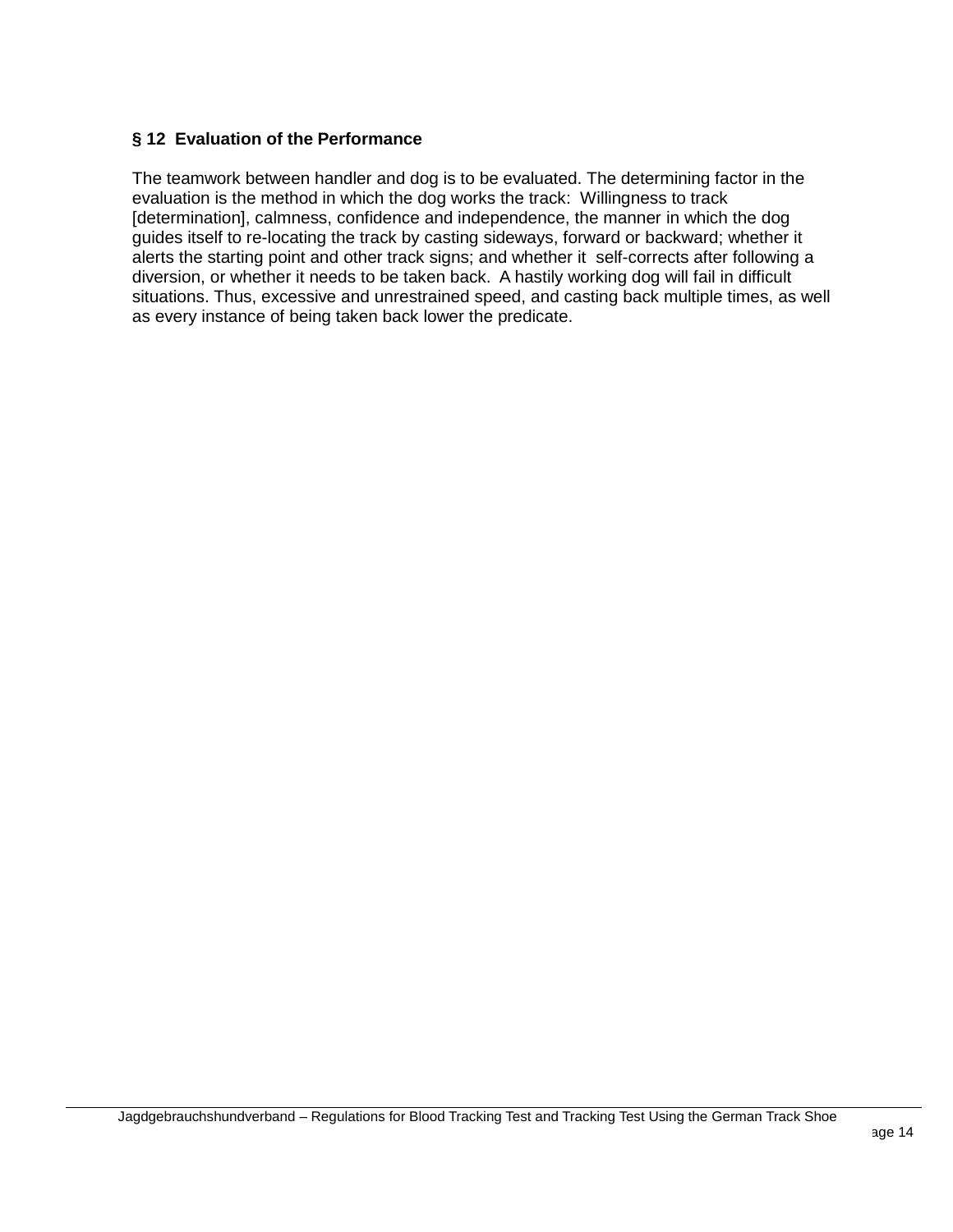## <span id="page-14-0"></span>**Appendix to VSwPO/VFsPO**

## **JGHV General Guidelines Rev. 03/2015**

#### The following is a complete and updated list of adopted General Guidelines; they apply to all tests and performance awards, and to all Member Clubs.

#### **Last Revision**

by General Meeting 2010

- Handlers must have a valid hunting license; by General Meeting 1990
- Test repeats; by General Meeting 1990
- JGHV Test Regulations for Water Work **by General Meeting 2006** Parts A & B
- Protest Regulations **by General Meeting 2000**
- Admission to tests according to § 23 of JGHV By-laws; by General Meeting 2010
- Conflict of interest for Association Judges;
- Judging Engagements by JGHV Association Judges; by General Meeting 2010
- Maximum number of dogs tested on a single day by General Meeting 2010
- Compliance with respective state laws in Germany by General Meeting 2011
- Handlers must have a valid hunting license by General Meeting 2015
- Judging Engagements by Association Judges by General Meeting 2015
- Protest Regulations **by General Meeting 2015**

#### **Handlers Must have a Valid Hunting License**

The handler must show proof of a valid hunting license. The test director may grant an exception, if the respective Test Regulation does not explicitly prohibit such exception, in certain cases where such exception is necessary for reasons of breeding or hunting.

#### **Test Repeats**

A dog may not be tested more than twice in the same type of Association test. Participation in international tests does not count. This rule does not apply when the handler misses the test for reasons for which he is not responsible.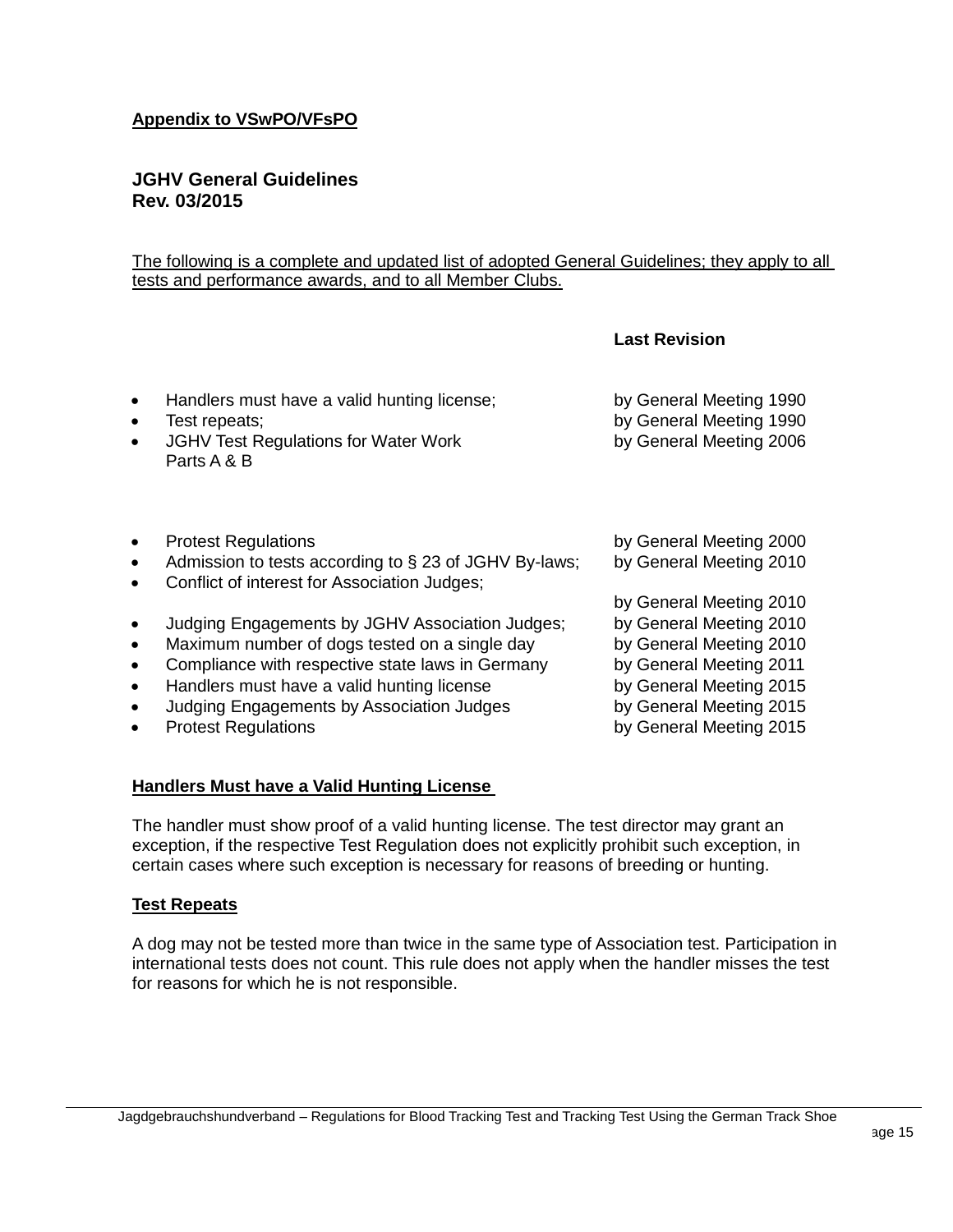## **Part A – JGHV Water Work**

## *A. General Part*

The ethical and conservative hunting of waterfowl demands the use of efficient utility dogs as specified by federal and state hunting laws (see § 1[2] of the German Federal Hunting Code and its supplemental stipulations in the various German States Hunting Regulations).

The purpose of water work is to prepare the young hunting dog for its future task of retrieving crippled or dead waterfowl out of the water, to prove the result of this preparation in a standardized test, and consequently to document it for breeding. To fulfill this purpose of the water work and at the same time to conduct this test in conformity with legal regulations, the following conditions are to be observed:

## **§ 35 (1) Generally Binding Regulations {***Allgemeinverbindlichkei***t}**

- a) The following rules of the General Part A are binding for all Member Clubs which conduct tests using live ducks; however, these under consideration of the different regulations prevalent in the various German States.
- b) These rules must also be followed during official training days organized by Member Clubs {*Wasserübungstagen*}, and it must be guaranteed that each dog is trained with not more than 3 ducks total.
- c) Intentional or grossly negligent violations of these regulations cause the immediate exclusion of the responsible persons from future training or testing activities. This is in addition to possible legal charges or internal disciplinary action by the Association.

## **(2) Bodies of Water**

A test pond or lake must be sufficiently large (at least 0.25 ha surface area), wide (at least 6 m at some spots) and deep (to force dogs to swim), and it must have sufficient cover (ca. 500 square meters), so that the duck can fully utilize its capability to flee.

## **(3) Responsible Persons**

- (a) The Member Clubs designate one person for each test, who as "senior judge at the water" *{Obmann am Wasser*} is responsible for the exact compliance with all of the following regulations during the water work.
- (b) In addition to the person specified in (a) above, the organizing club is similarly responsible for the compliance with these rules.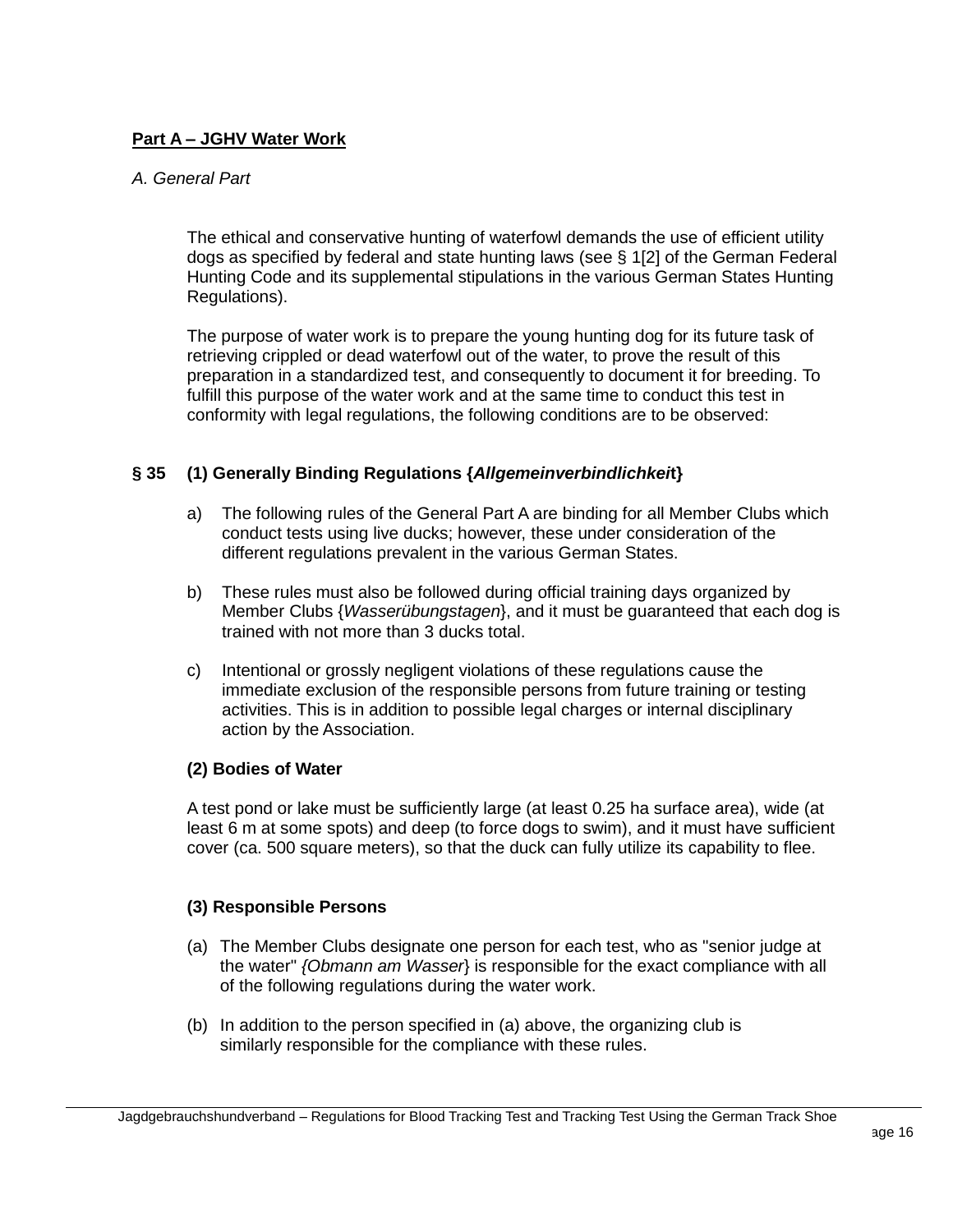## **(4) Ducks**

- (a) For testing, only fully matured mallards may be used, which are temporarily incapacitated of flight by the method of Prof. Müller (paper strip around individual primaries of one wing).
- (b) Ducks must be raised and kept in such a way that they are used to cover and water, and that they can swim, dive and hide in cover. These conditions must be certified by the outfitter. Ducks must have opportunity to preen and grease their feathers until shortly before the test.
- (c) If it is not possible to maintain ducks under such conditions for acclimatization prior to the test, then these ducks must be transported directly to the test pond immediately before the test. They must be kept there unaffected by the test procedures.
- (d) The test duration per duck may not exceed 15 minutes. Sight chases are undesirable and must be terminated as soon as possible.
- (e) Ducks retrieved live by a dog must be humanely and immediately euthanized.
- (f) Dead ducks are to be kept separate from live ducks.
- (g) Duck crates are to be placed in such a manner that the working dog cannot find them.

## **(5) Nesting Season**

Water work with living ducks may not be practiced and tested during the nesting season.

## **(6) Prerequisites for the complete testing of water work {***Voraussetzungen zur Durchprüfung am Wasser***}**

The test behind the live duck may be conducted only after the dog has passed the gun sensitivity {*Schussfestigkeit*} test and after proving capable of reliably retrieving a dead duck from cover {*Verlorensuchen und -bringen*}.

## **(7) Dogs**

- (a) Dogs are admitted only if their handler has a valid hunting license. Exceptions are allowed only in special cases for hunting or breeding purposes. They must be specified.
- (b) Dogs which fail the subjects listed in (6) or which have demonstrated gun sensitivity or shyness of live game {*Schuss- oder Wildscheue*} at this test before the water phase may not continue with the water test.
- (c) A tested, experienced dog must be available at each test for possible retrieves.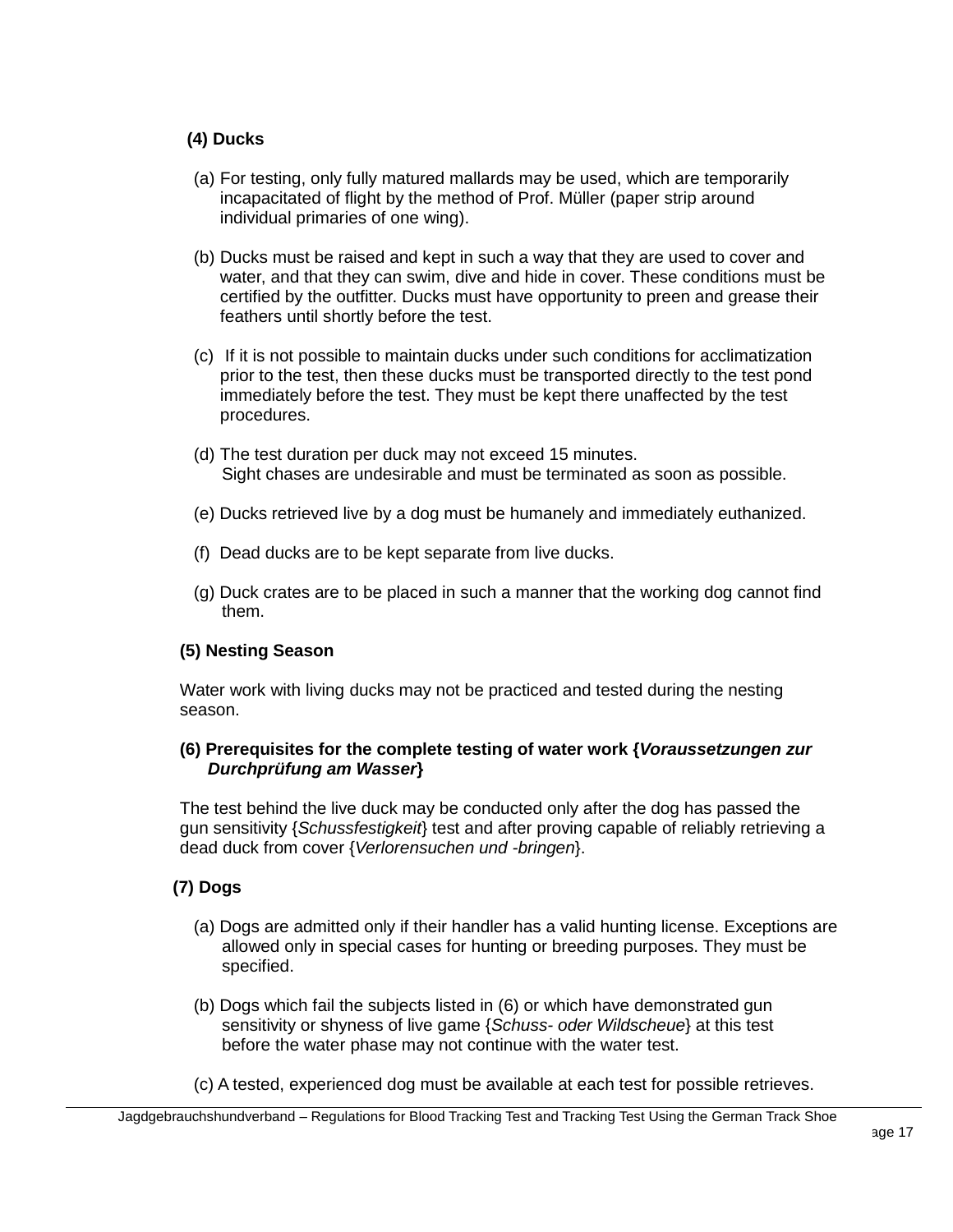- (d) As a rule, each dog is given only one duck. The use of an additional duck is only allowed if the dog could not be tested with the previously released duck (i.e. if the released duck flies off prematurely).
- (e) Dogs which have passed the subject "independent search behind live duck in densely vegetated water" {*Stöbern mit Ente in deckungsreichem Gewässer*} once at a test with the score of at least "sufficient" may not be tested in this subject again. This does not apply to further testing in a selective breed test {*Zuchtauslese-*} or international test (e.g. Hegewald, IKP, or similar tests).
- (f) In case of a failing score, the dog may be re-tested only once.
- (g) The predicate awarded for the duck work at the first successfully completed test is copied into the score sheets of all future tests with this notation: "according to test on........"){*laut Prüfung vom..*.}. A copy of this score sheet must be provided to the test director with the entry form.
- (h) In addition to the total result of the respective test, each test in the subject "independent search with live duck in densely vegetated water" must be entered with the predicate (and possibly points) into the pedigree {*Ahnentafel*}.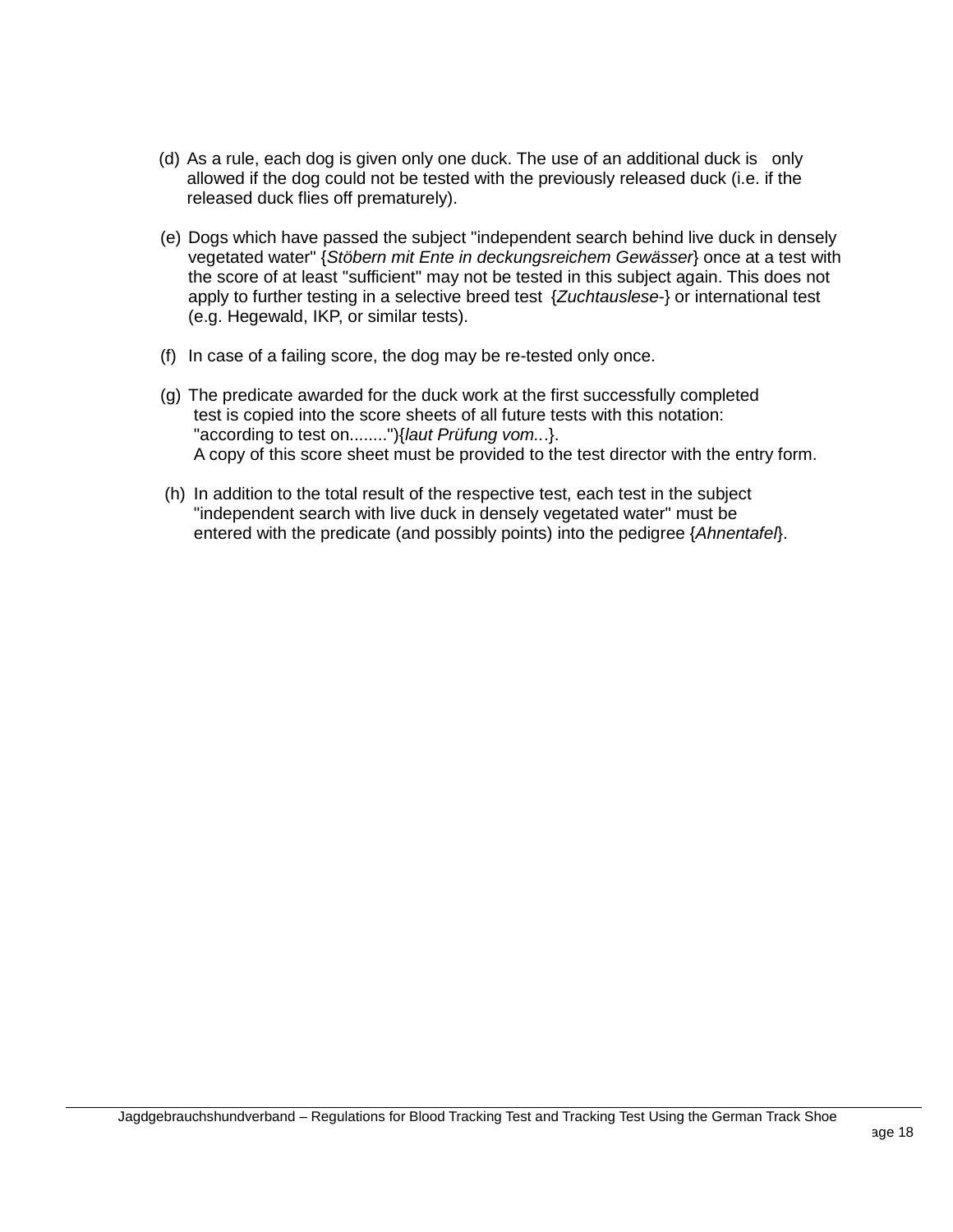## **Protest Regulations**

- § 1 These Protest Regulations replace all protest stipulations in the regulations for Association tests.
- § 2 Only the handler of a dog entered in the respective test has the right to protest.

## $§$  3

(1) The justification for a protest is limited to errors and mistakes of the organizers, the test director, the judges and assistants in preparation and execution of the test, provided that the handler or dog were thereby disadvantaged or were interfered with during their work.

(2) Objections to the discretionary freedom of the judges cannot be subject of a protest, unless an obvious abuse of discretionary freedom can be substantiated. If a claim is made that the discretionary freedom was abused, such claim must be supported with concrete facts (see § 4). The difference of one predicate can never be used as the substantiating factor to the claim when the dog passed the test.

- § 4 The protest is to be submitted in simple, written form to the test director or when present - the chairman of the club or the senior judge of the judging group which evaluated the dog. The protest can only be considered if the reasons for the protest are specified in writing and the protest fee in the amount of Euro  $\epsilon$  50.00 is paid.
- § 5 The protest period begins with the calling of the dogs to the test and ends  $\frac{1}{2}$  hour after the awards have been issued.
- § 6 The test director forwards the protest to the judging group that evaluated the dog. The group has the possibility to remedy the protest.
- § 7 If the judging group does not remedy the protest issue, a Protest Panel must immediately be formed. The Protest Panel consists of a chairperson {*Vorsitzender*} and two associates {*Beisitzer*}. Any Association judge on the current JGHV Judges' list who is authorized to judge the subject of the protest can be an associate of the Protest Panel. Association judges who have evaluated the respective dog, and members of the Executive Committee and members of the Studbook Commission may not be associates of the Protest Panel. The General Guidelines governing judging conflicts must be observed as well.
- § 8 The person filing the protest and the organizing club each name one Associate. The Associates do not serve as advocates for the party which designated them. The Associates agree upon the chairperson. Should the Associates not agree regarding the chairperson, then the organizing club designates the chairperson.
- § 9 (1) Minutes of the Protest Panel hearing must be recorded. The minutes must include the judgment in this case; the reasons for the judgment and the cost decision.
	- (2) The chairperson designates one associate to take the minutes.
	- (3) The minutes must be signed by all members of the Protest Panel.

Jagdgebrauchshundverband – Regulations for Blood Tracking Test and Tracking Test Using the German Track Shoe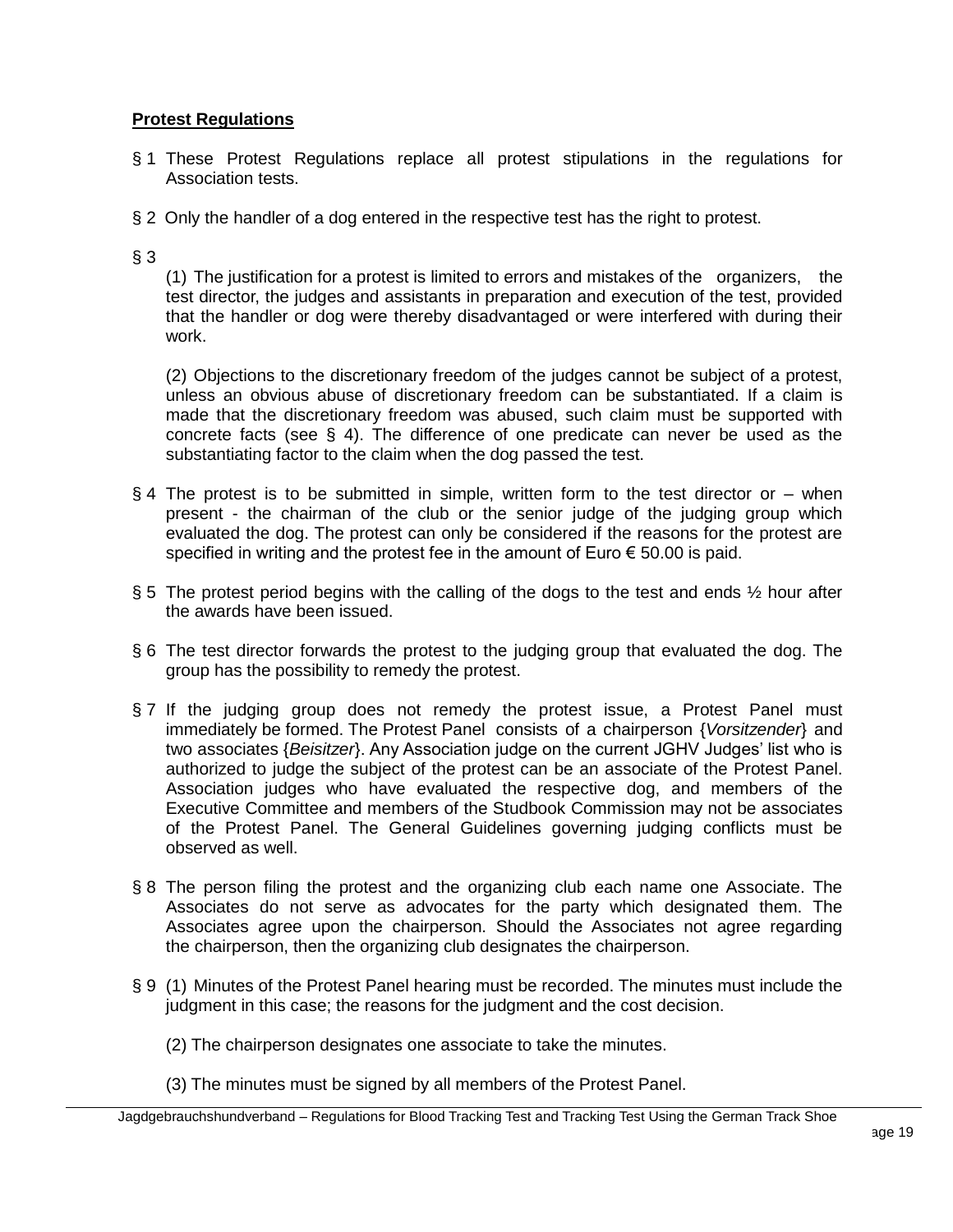- (4) The minutes, the written protest of the dog handler and the test report must be submitted by the organizing club to the Studbook Registry Office.
- § 10 The Protest Panel must hear the party filing the protest. If the protest appears to be justified, the judges of the judging group who evaluated the dog and – where available – witnesses must be heard. No additional evidence hearing will be permitted. Exceptions may be made when circumstances are such that the evidence cannot be brought forward at this point in time.
- § 11 (1) The Protest Panel's primary objective should always be the amicable resolution. If the issue cannot be settled amicably, the Panel's decision can entail:
	- 1. Rejection of the protest;
	- 2. Correction of the scoring, if the Test Regulations were applied erroneously or the discretionary freedom was abused;
	- 3. Re-testing of the respective subject(s) or testing of the subjects in which the dog had not been tested if the Test Regulations themselves were violated. The Test Director orders and supervises the execution of the re-testing.

(2) It is not necessary that the re-testing be conducted by the judges whose decision was called into question. Members of the Protest Panel may not be involved in retesting.

- § 12 If the Protest Panel rejects the protest, the party filing the protest shall bear the costs incurred. The protest fee shall go to the organizing club. In all other cases, the protest fee shall be returned to the party filing the protest and the organizing club shall bear all costs incurred.
- § 13 The party filing the protest and/or the organizing club can file a complaint against the decision of the Protest Panel if they have been found at fault. Such complaint must be filed in writing and state the reasons for the protest; it must be addressed to the chairperson of the Studbook Commission and be received by the Studbook Commission within one week of the test. The complaint will be considered only if the party filing the complaint pays the protest fee in the amount of Euro 150.00 to the JGHV Business Office.
- § 14 The decision by the Studbook Commission is by majority, in writing and final. The complainants do not have the right to appeal under § 13 (4) of the JGHV By-laws.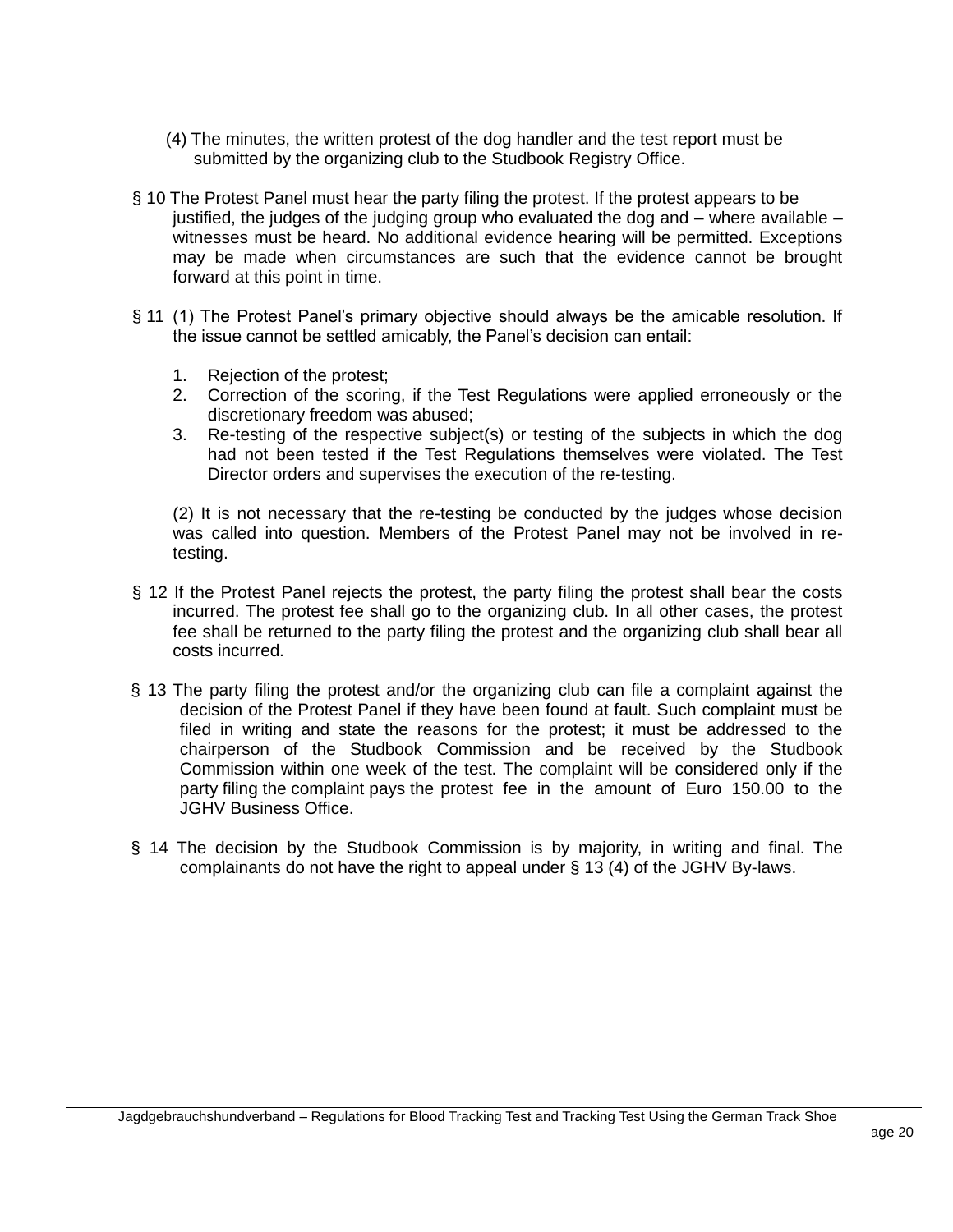## **Allowable Test Entries in Accordance with § 23 of the JGHV By-Laws**

## **Applicable Segment of JGHV By-Laws § 23**

#### **Allowable Entries to Association Tests**

(1) Successful training and handling of healthy, mentally stable, socially adapted and dependable hunting dogs are facilitated by careful and objectively controlled breeding which incorporates established scientific facts. In doing so, the breeding of dogs serves to promote the interest of animal protection, with regard to the game hunted as well as the hunting dog itself.

The testing system serves to determine the performance capability of the dogs with regard to hunting and the interests of breeding relative to the overall population of a certain breed, and thereby establishes the basis for valuations.

- (2) All clubs that are JGHV Member Clubs in accordance with § 3(1) no. 1 a) through e) of the By-laws are authorized by their membership status to conduct tests in compliance with the JGHV Test Regulations and General Guidelines.
- (3) There is a differentiation between:
	- a) Tests and Performance Awards with general applicability to all Member Clubs (such as Association blood tracking test [VSwP], Association test after the shot [VPS], retrieve reliability test [Btr], Armbruster Halt [AH], and others). Tests in this category are established and adopted by the General Meeting of JGHV;
	- b) Joint breed and utility tests for pointing breeds (such as VJP, HZP, VGP). These tests are to ensure that certain performance standards that are vital to hunting practices can be compared and sustained. Regulations for tests in this category are established and adopted during the General Meeting of JGHV by the pointing breed clubs and clubs that conduct the respective tests regularly in at least 2 year intervals;
	- c) Other tests of breed clubs which are established by such clubs.
- (4) All **recognized** hunting dogs must be allowed to enter above tests (3). Recognized hunting dogs are defined as:
	- a) Hunting dogs which are registered in a breed book maintained by a breed club/ association which is a JGHV and a VDH Member Club, as well as dogs bred in the club for hunting earth dogs {*Verein Jagdteckel*} and in the club for hunting beagles (VJB) (grandfathered protection);
	- b) Hunting dogs that have been bred in other countries and belong to a breed which is represented within JGHV by a club with a breed registry. Their pedigrees must show the F.C.I. stamp {*Fédération Cynologique Internationale*};
	- *c)* Hunting dogs that are registered with a breed club/association and are qualified by a registration document bearing the logo of the *"Sperlingshund".*
- (5) All performance tests (such as VGP, VSwP, VFSP, VStP) are further open to all **eligible** dogs. Eligible dogs are defined as:

Jagdgebrauchshundverband – Regulations for Blood Tracking Test and Tracking Test Using the German Track Shoe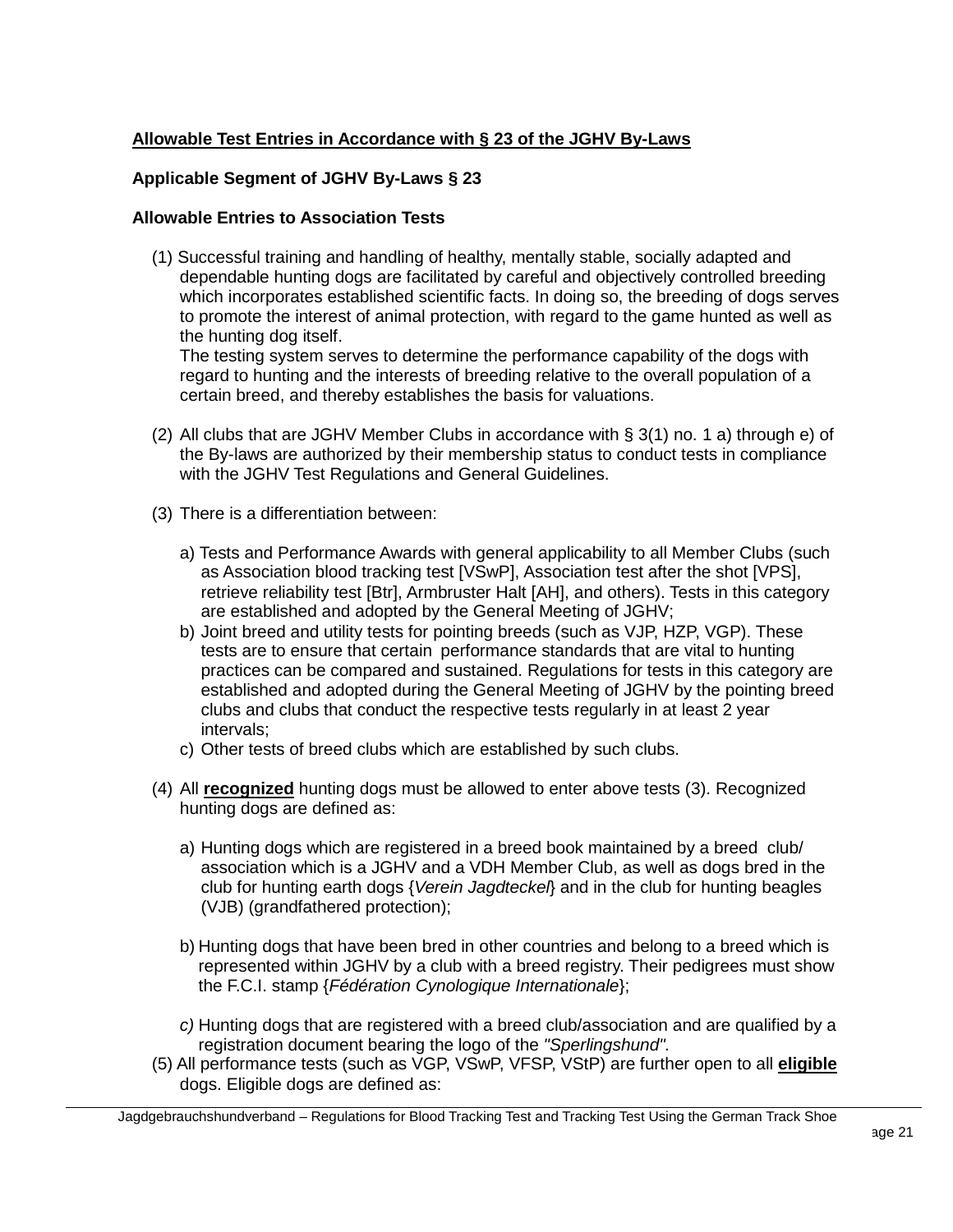- a) Hunting dogs that have been bred in other countries, and their offspring which are outside the scope of 4(b) above, but which have a pedigree that is recognized by F.C.I.; the authenticity of such pedigree has been verified by VDH; and
- b) Hunting dogs of certain breeds bred in Germany with a pedigree of a VDH breed club which is not a JGHV Member Club.
- (6) Transitional Provision: All of the above will be valid beginning on 01-01-2011.

Entry eligibility by nature of JGHV's purpose statement is granted by the JGHV Executive Committee in coordination with VDH once for the respective breed until revoked.

## **Conflict of Interest in Judging Engagements**

An Association Judge / Apprentice Judge / Emergency Judge may not judge a dog that he trained or bred. The same rule applies to first generation offspring of such dogs, and to offspring by a stud dog (first generation). Special breed clubs have the right to take into account their breed specific needs. The JGHV Business Office must be notified in advance of such needs. The aforementioned judges may also not judge dogs of handlers, breeders, stud dog owners, or owners to whom he is related either by blood or marriage (past and present; and/or as remote as three times removed) or to whom he is or was married, or with whom he lives in a domestic partnership.

Test directors and/or Association judges may not handle dogs at tests where they engage in test director or judging activities.

#### **Judging Engagements By JGHV Association Judges**

Association Judges may judge only at tests that are organized by JGHV Member Clubs; included herein are official utility tests organized by the individual German states. The rules for judging engagements in other countries are established by the individual Member Club in sole responsibility. The Association Judge shall understand his acceptance of a judging invitation to be a binding commitment and consequently report to the test location to judge dogs that are recognized by JGHV or by the individual state's test regulations for utility tests.

Violations may be penalized in accordance with the JGHV Disciplinary Rules {*Disziplinarordnung*}.

Only a person who is listed as an active Association Judge on the current JGHV Judges' List can be test director or the responsible person at the water (see Water Test Regulation, paragraph 3 of Part A of the JGHV Water Test Regulations). The designated responsible water person must furthermore be an appointed Association Judge for the specialty subjects **Water** 

#### **Maximum Number of Dogs per Day per Judging Group:**

A judging group is allowed to judge, in a single day, dogs at different tests; i.e. *VJP/Derby, HZP/Solms; VGP/HZP.*

At a JGHV test, a judging group may not judge more than the maximum number of dogs